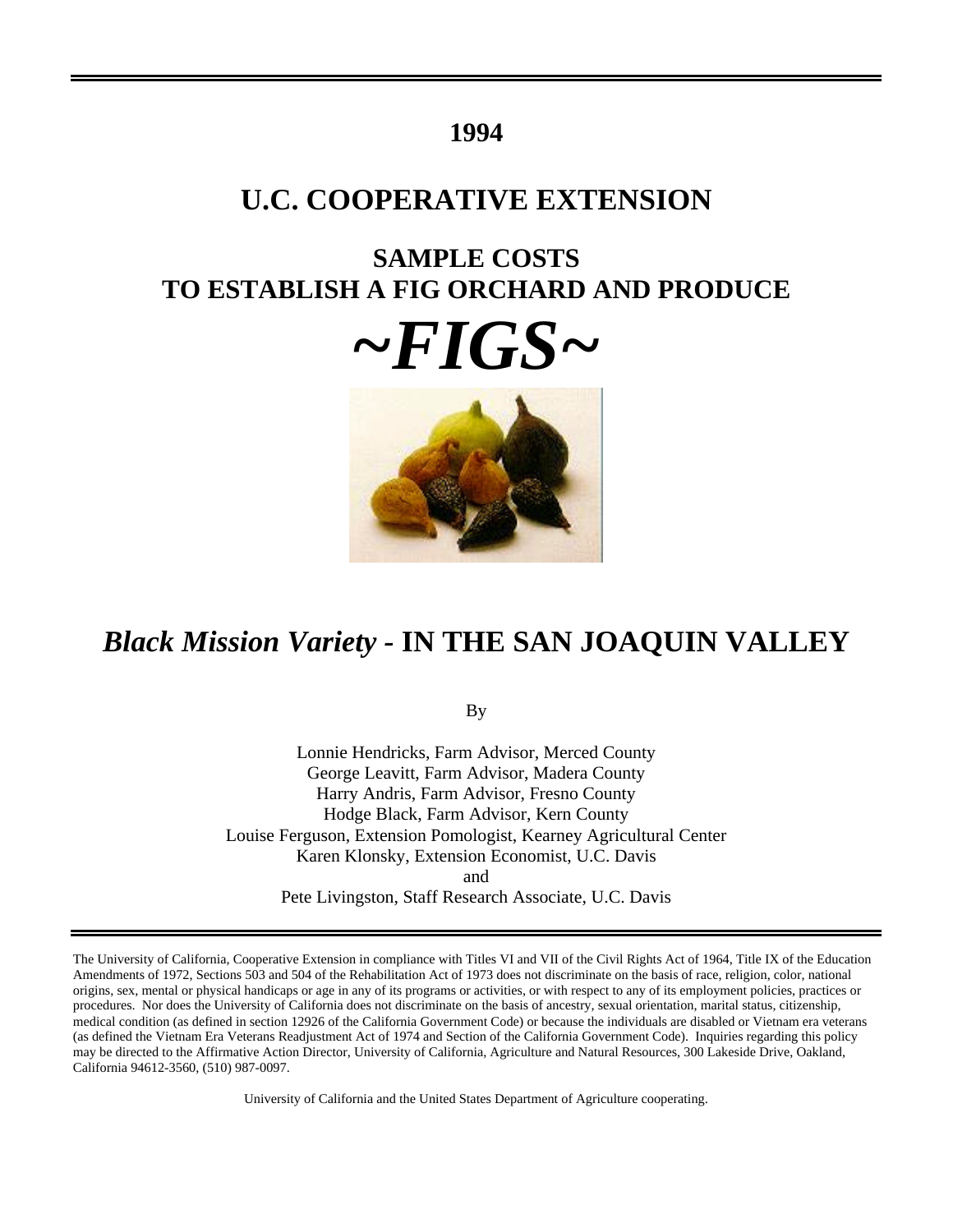### **GENERAL INFORMATION FOR ESTABLISHING A FIG ORCHARD AND PRODUCING FIGS** *Black Mission Variety -* **San Joaquin Valley - 1994**

The detailed costs for establishment and production of the Black Mission variety of figs in the San Joaquin Valley are presented in this study. The hypothetical farm used in this report consists of 500 acres all of which are in fig production.

Practices described in this study are based on those production procedures considered typical for this crop and area. Additional practices that are not listed may be required. Sample costs given for labor, materials, equipment and contract services are based on current figures. Some costs and practices detailed in this study may not be applicable to your situation. This study is only intended as a guide and can be used in making production decisions, determining potential returns, preparing budgets and evaluating production loans. A blank *Your Cost* column is provided to enter your actual costs on **Table 2**, **Sample Costs To Produce Figs** and **Table 3**, **Details of Costs Per Acre to Produce Figs**.

This study consists of General Assumptions for Establishing and Producing Figs and seven tables. These include:

- **Table 1. Costs Per Acre to Establish A Fig Orchard**
- **Table 2. Costs Per Acre to Produce Figs**
- **Table 3. Details of Costs Per Acre to Produce Figs**
- **Table 4. Monthly Cash Costs Per Acre to Produce Figs**
- **Table 5. Annual Equipment, Investment and Business Overhead**
- **Table 6. Hourly Equipment Costs**
- **Table 7. Ranging Analysis**

For an explanation of calculations used for the study refer to the attached General Assumptions or call the Department of Agricultural Economics, Cooperative Extension, University of California, Davis, California, (530) 752-3589 or call the farm advisor in the county of interest.

Two additional cost of production studies for different varieties of figs grown in this region are also available: "Sample Costs To Establish A Fig Orchard And Produce Figs, Calimyrna Variety In The San Joaquin Valley - 1994" and "Sample Costs To Establish A Fig Orchard And Produce Figs, Conadria Variety In The San Joaquin Valley - 1994".

The studies mentioned above can be requested through the Department of Agricultural Economics, U. C. Davis or from selected county Cooperative Extension offices.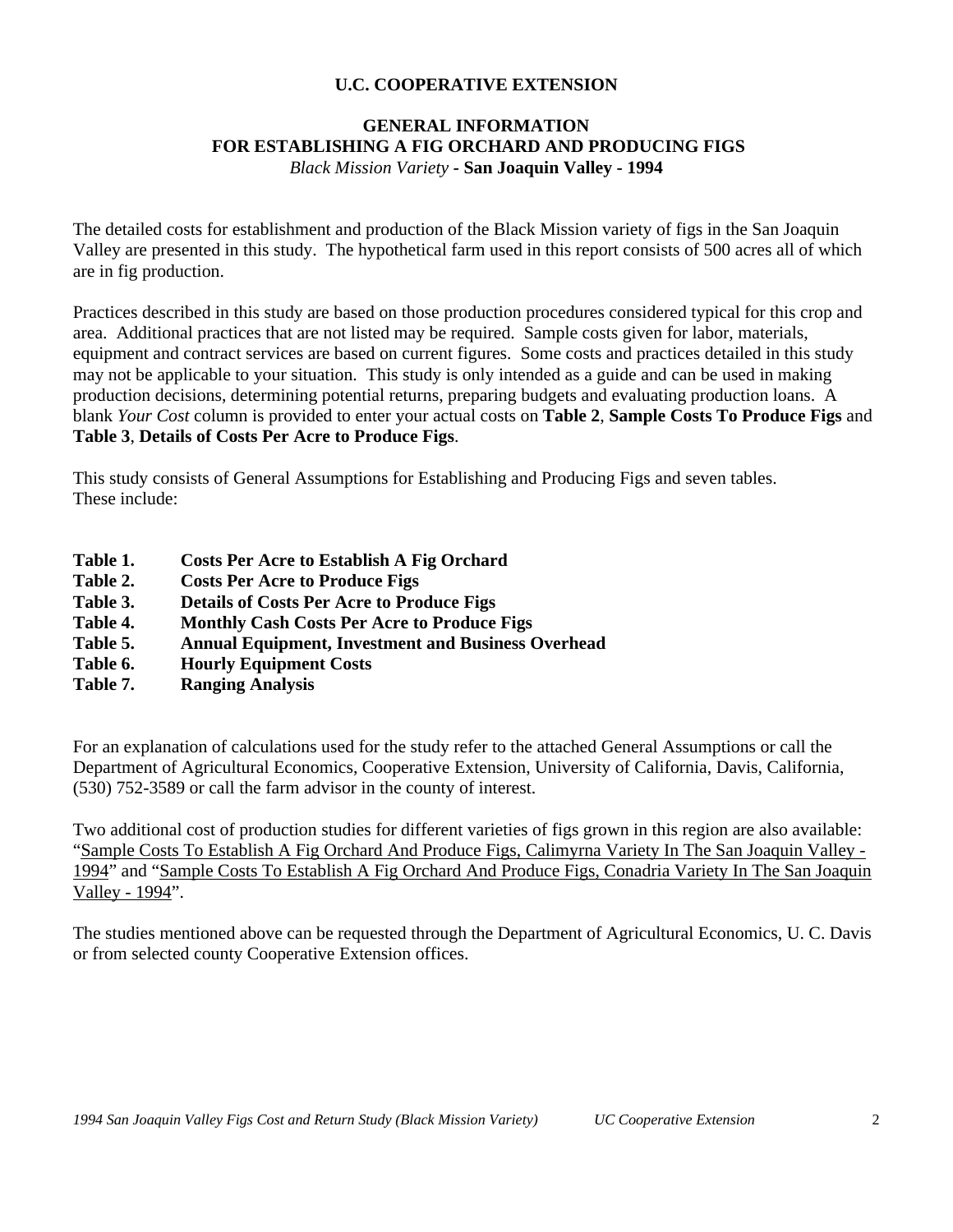### **GENERAL ASSUMPTIONS FOR ESTABLISHING A FIG ORCHARD AND PRODUCING FIGS** *Black Mission Variety -* **San Joaquin Valley - 1994**

The following is a description of some general assumptions pertaining to sample costs of Black Mission variety fig establishment and production in the San Joaquin Valley. Practices described should not be considered recommendations by the University of California, but rather represent production procedures considered typical for this crop and area. Some of these costs and practices may not be applicable to your situation nor used during every production year. Additional ones not indicated may be needed.Establishment and production practices for figs vary by grower and region and can be significant. The practices and inputs used in this cost study serve only as a sample or guide. These costs are represented on an annual, per acre basis. *The use of trade names in this report does not constitute an endorsement or recommendation by the University of California nor is any criticism implied by omission of other similar products.*

### **1. LAND:**

The farm consists of 500 acres of land. There are 80 acres currently being established in the actual fig orchard with another 415 acres on which figs are grown and 5 acres of roads and farmstead. No other crops are grown. Land is valued at \$1,200 per acre.

### **2. TREES**:

The specific variety of fig trees planted in this study are Black Mission. The trees are planted at 15' X 20' spacing, with 155 trees per acre. Fig trees have a very long production life if they are well maintained. Some fig orchards in the San Joaquin Valley that are still producing a commercial crop are over 75 years old. The life of the orchard at the time of planting is estimated to be 50 years.

### **3. IRRIGATION:**

Pumped water (plus labor) is the irrigation cost. The cost is based on system pumping 24 acre-inches of water 350 feet in a 500 foot well over 500 acres. Water is pumped to the orchard after running through a filtration station into a permanent drip system in the tree rows. The cost of the irrigation system is for the installation of a new pump, well, filtration system, and permanent drip lines. The new irrigation system is installed after the orchard has been laid out and prior to planting. The life of the irrigation system is estimated at 30 years.

Price per acre foot of water will vary by grower in this region depending on power source, cost, various well characteristics, and other irrigation factors. In this study, water is estimated to cost \$76.92 per acre foot. No assumption is made about effective rainfall. The amount of water applied to the orchard being established varies each year and is shown in **Table A**.

|      | Table A. | <b>Applied Irrigation Water</b> |
|------|----------|---------------------------------|
| Year |          | AcIn/Year                       |
|      |          |                                 |
|      |          |                                 |
|      |          | 16                              |
|      |          | 18                              |
| -54  |          | $\mathcal{D}$                   |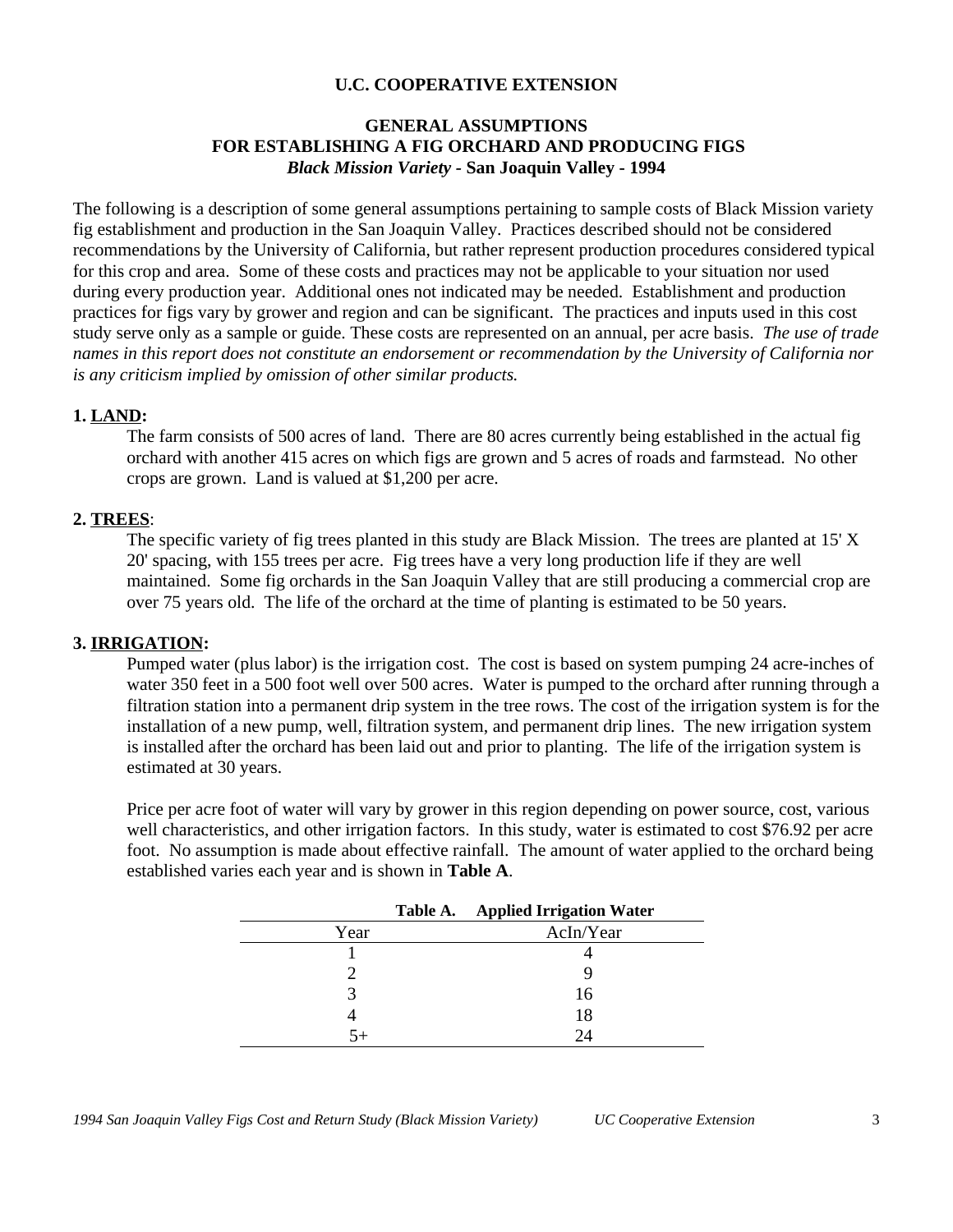### **4. ESTABLISHMENT PRACTICES:**

**Orchard Development:** This orchard is established on ground that has not been previously planted to trees or vines. The land is assumed to be slightly rolling and not on a class I soil. The orchard site is not leveled, thus requiring a drip or sprinkler irrigation system.

Land preparation begins with a deep ripping, going down 5 to 6 feet in order to break up underlying hardpans which would affect root and water penetration. The ripping is performed by contract operators Following the ripping, the ground is first disced and then floated by the orchard owner. This helps to break up large clods of soil and smooth the ground in advance of planting the trees. All of the operations that prepare the orchard for planting, are done in the first year.

**Planting:** Planting starts by marking the tree location with a stake, holes are then dug and the trees are planted. The young trees are pruned back soon after planting. Regular pruning and sucker removal begins in the second year and hours required to perform these tasks as well as costs increase annually. Pruning is performed in the fall months. Removing the suckers is usually performed while weeding crews hand hoe the orchard. In the second year, 10% of the trees or 16 trees per acre will have to be replanted.

**Orchard Floor Management:** Weed control for the orchard begins in the fall with a residual herbicide sprayed along the tree rows. The same chemicals are used for this control during the life of the orchard, but only half of the full rate is used in the first two years and increases to the full rate in the third. In spring a contact herbicide is used to control vegetation in the middle of the tree rows with two applications. In the first two seasons, a full rate of the spot spray is used only on 25% of the acreage. Beginning in the third year, full rates are again used, but this time on 100% of the acreage. Discing is also used to control vegetation and is performed 4 times during the first two years and once per season from year three on. Not only is discing used to manage orchard floor vegetation, but it also tills the soil in preparation for being packed, leveled, and smoothed. This operation produces a smooth, hard surface free of debris for efficient mechanical harvesting.

Pest Management: Pest control in fig orchards is limited to controlling rodents. Baits are applied through the orchard at bait stations. Arthropod pests are typically not a problem in fig orchards, but serious infestations can occur and may require pest control. No insecticide or disease sprays are assumed to be used for the orchard in this study.

**Fertilization:** Nitrogen is the major nutrient required for proper tree growth and optimum fruit yields. Nitrogen fertilizer is spread in a granular form of ammonium nitrate (34-0-0) at increasing rates during orchard establishment and is shown in **Table B**.

|      | Table B. | <b>Applied Nitrogen</b> |
|------|----------|-------------------------|
| Year |          | Pounds Of N/Acre        |
|      |          | 20                      |
|      |          | 40                      |
| 3    |          | 60                      |
|      |          | 80                      |
| 5⊥   |          | $\Omega$                |

*1994 San Joaquin Valley Figs Cost and Return Study (Black Mission Variety) UC Cooperative Extension* 4 **Establishment Cost:** The cost to establish the orchard is used to determine the non-cash overhead expenses, depreciation and interest on investment, for the production years. The establishment cost is the sum of the costs for land preparation, planting, trees, cash overhead and production expenses for growing the trees through the first year that fruit is harvested. The *Total Accumulated Net Cash Cost*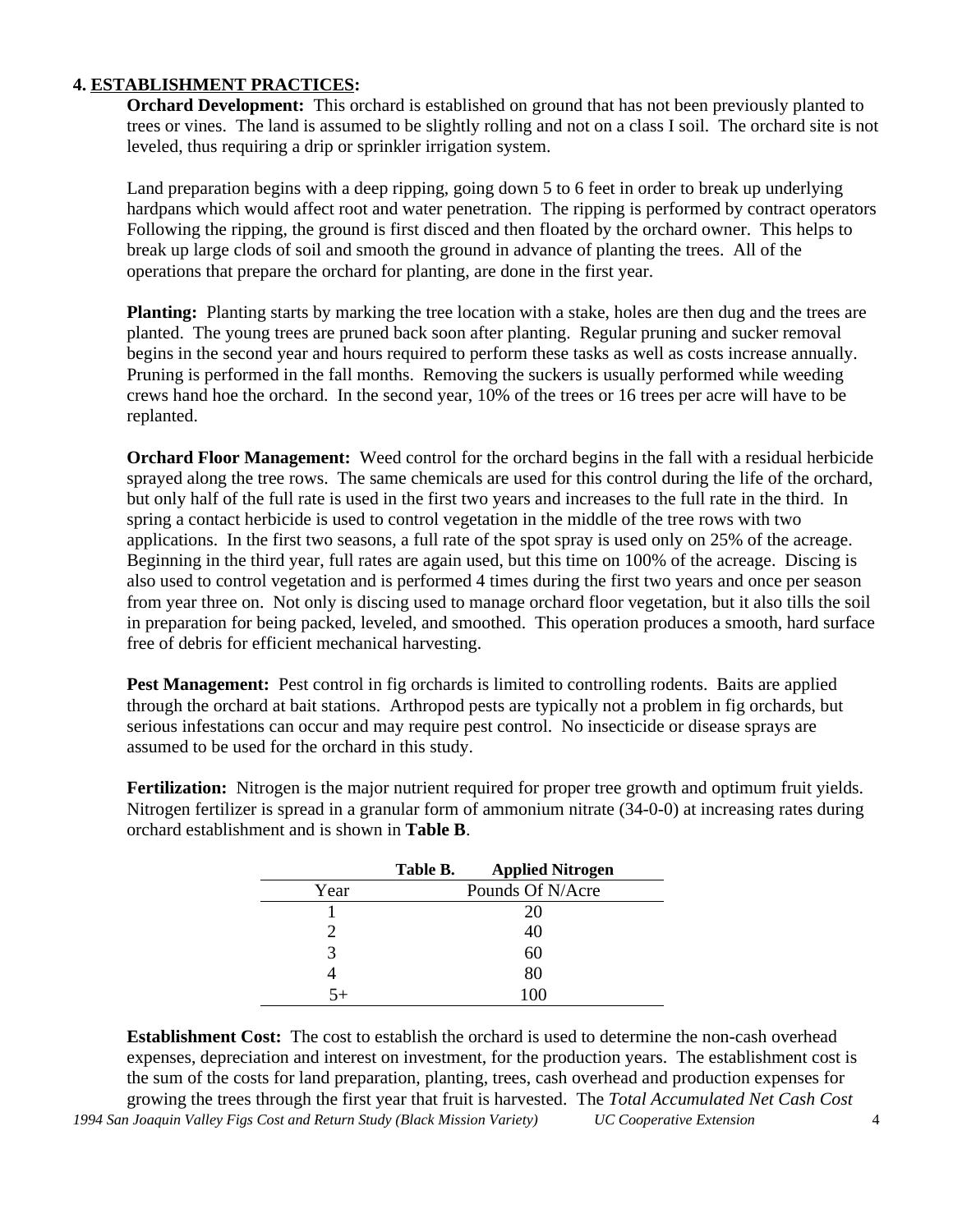shown on **Table 1**, in the third year represents the establishment cost. For this study, this cost is \$2,059 per acre or \$854,485 for the 415 acres of mature orchard is estimated: this cost is shown in **Table 5**. The establishment cost is spread over the remaining 47 years of the 50 years that the orchard is assumed to be in production.

### **5. PRODUCTION CULTURAL PRACTICES:**

**Pruning:** Pruning is done by hand in the winter months. Prunings are pushed out of the orchard by a tractor using a brush rake and burned. Suckers are removed by hand crews as they hoe weeds during April.

**Fertilization:** Nitrogen fertilizer is applied in summer/fall following harvest. Proper levels of N to be applied to the orchard are determined by leaf analysis. Sampling is usually done in July, prior to the application of fertilizer. Nitrogen is applied at a rate of 100 pounds of N per acre.

**Orchard Floor Management:** Weeds in the mature orchard are controlled with chemical and cultural practices as used in the later years of orchard establishment. A combination of residual herbicides are sprayed in a strip along the tree rows to control weeds there throughout the season. Tree row middles are disced once in the spring in order to manage resident vegetation on the orchard floor and to prepare the ground to be packed, leveled, and smoothed prior to the first harvest. Vegetation in row middles that are not controlled by cultivation receive 2 sprays of a contact herbicide during spring and summer.

**Insect And Disease Management:** Arthropods and diseases pests are commonly not serious enough in a well managed fig orchard to warrant treatment. The only pests that requires control in this study are rodents. Commercially available baits are used in bait stations within the orchard in order to manage them during the growing season.

The pesticides and rates mentioned in this cost study are a few of those that are listed in the UC IPM Fig Pest Management Guidelines. Written recommendations are required for most pesticides and are made by licensed pest control advisors. For information and pesticide use permits, contact the local county Agricultural commissioner's office. For additional information contact the farm advisor in the county of interest.

### **6. HARVEST:**

Harvesting starts in the third year after the orchard is planted. The number of times that the orchard is harvested changes in each year. In the third year the orchard is harvested 3 times; in the fourth year, 4 times; the fifth year, 5 times and from the sixth year on, figs are harvested 6 times per year. As the yields increase the cost to harvest also increases, until yield maturity is reached in the tenth year. In this cost study the crop is harvested an sorted by the grower.

Fig harvesting begins as the fruit naturally falls to the ground. In the late season crop some figs may cling the trees, which require growers to use blowers to force those remaining fruit to fall. The sweeper windrows the figs into the middle of the orchard row so that the harvester can pick up the fruit and dump them into field bins. A hand crew may rake the figs that are lying next to the tree out to where a mechanical orchard sweeper can reach them. The figs are hauled from the field to a dry yard. A grower with 500 acres of figs in production is assumed to own their dry yard and would sort their figs. After sorting the figs are sold to processors.

For growers that do not own harvesting and packing equipment, the needed equipment for harvesting and packing operations should be removed from the equipment and investment inventories on **Table 5**,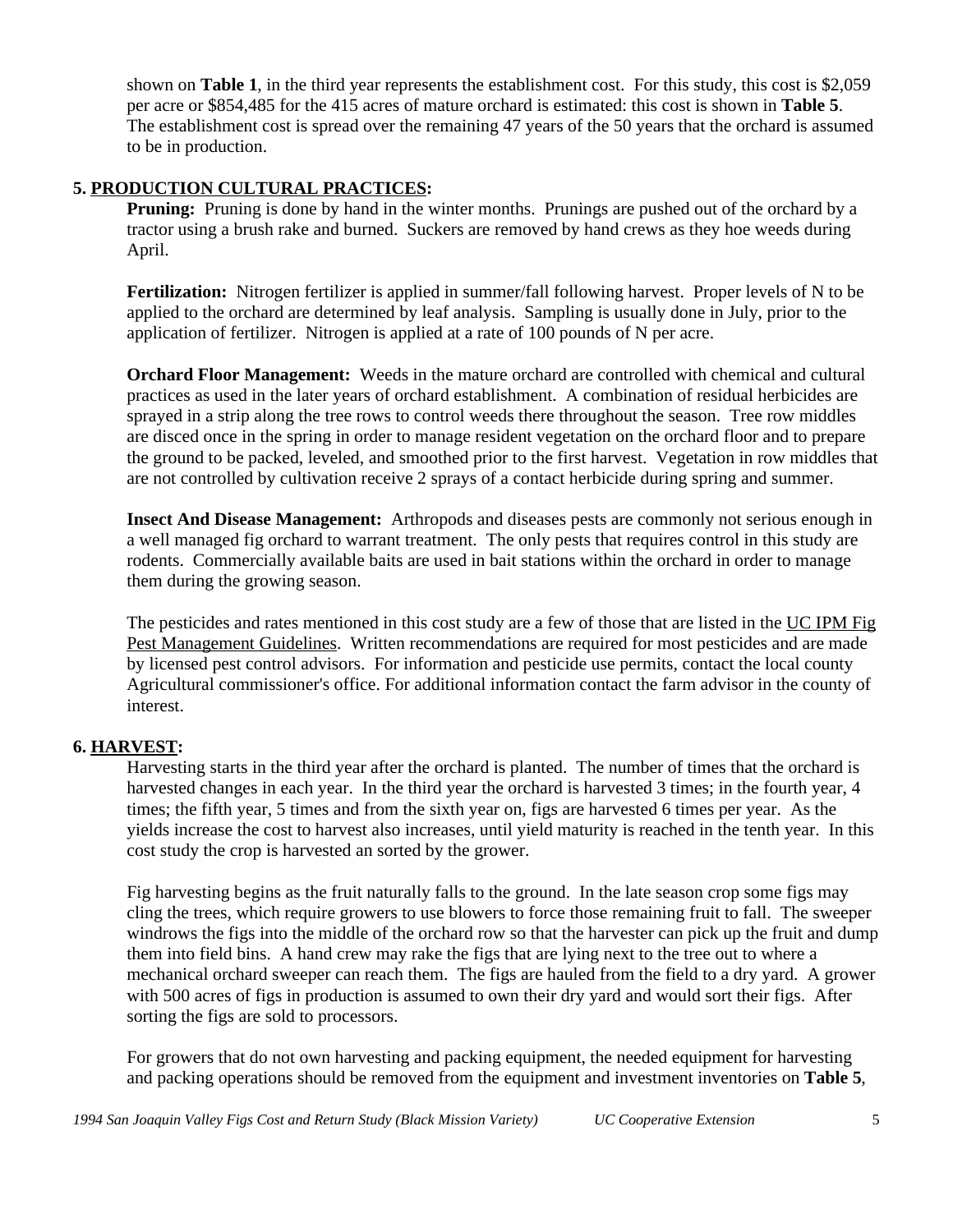and custom harvest and packing charges should be placed in Harvest costs in **Tables 1** and **2**. All of the grower performed harvest and packing costs would be subtracted from Harvest costs in **Table 1** and **2**.

## **7. ASSESSMENTS:**

Under a state marketing order, mandatory assessment fees are collected by the California Fig Advisory Board (CFAB). These assessments are charged both to the grower and the processor to pay for fig marketing and advertising. Half of the fee of \$48 per ton of merchantable fruit (merchantable fruit is destined for dried, or paste markets) is paid by the grower and is shown in this study, while the remaining \$24 is paid by the processor. Additionally, a voluntary assessment is also paid by fig growers for research and administration and is managed by the California Fig Institute (CFI). Though the assessment is voluntary it is currently supported by 100% of the growers. CFI charges growers \$5 per ton of merchantable fruit. Both of these assessments are shown as a harvest cost.

### **7. YIELDS & RETURNS:**

**Yields:** As noted above, figs most often begin bearing an economic crop in the third year after planting. Typical annual yields for the Black Mission variety is measured in pounds for paste figs and pounds and/or tons for cull fruit. Typical cull percentages for conadria figs have ranged between 3 - 6%. This study uses a 6% cull rate. The yields shown in **Table C** are from the third year of orchard establishment to maturity. **Table C Annual Yield Per Acre**

|       |           | Tapie C | Annual Yield Per Acre |      |  |
|-------|-----------|---------|-----------------------|------|--|
|       |           |         | Figs - Pounds/Acre    |      |  |
| Year  | Tons/Acre | Total   | Merchantable          | Cull |  |
| 3     | 0.08      | 160     | 150                   | 10   |  |
| 4     | 0.24      | 480     | 451                   | 29   |  |
| 5     | 0.50      | 1,000   | 960                   | 40   |  |
| 6     | 0.80      | 1,600   | 1,504                 | 96   |  |
|       | 1.20      | 2,380   | 2,237                 | 143  |  |
| 8     | 1.50      | 3,000   | 2,820                 | 180  |  |
| 9     | 1.80      | 3,600   | 3,384                 | 216  |  |
| $10+$ | 2.00      | 4,000   | 3,760                 | 240  |  |

**Returns:** Black Mission figs are used in the dried or paste markets. For Black Mission figs sold for dried fruit or paste, a price of \$0.50 per pound is used. Culled fruit is sold for cattle feed with the grower receiving \$0.03 per pound in this study. **Table 7** indicates returns to risk and management at various levels of fig categories, prices, and yields. It calculates returns above three levels of cost: operating, cash, and total.

### **8. RISK:**

Risk is caused by various sources of uncertainty which include production, price, and financial. Examples of these are insect damage, a decrease in price, and increase in interest rates. The risks associated with fig production should not be underestimated. While this study makes every effort to model a production system based on typical, real world practices, it cannot fully represent financial, agronomic and market risks which affect the profitability and economic viability of fig production. Due to the risk involved, access to a market is crucial. A market channel should be determined before any fig orchards are planted and brought into production.

### **9. LABOR:**

Basic hourly wages for workers are \$6.00 and \$4.51 per hour for machine operators and field workers (irrigator), respectively. Adding 34% for Workers Compensation, Social Security, Medicare, insurance, and other possible benefits gives the labor rates shown of \$8.04 per hour for machine labor and \$6.04 per hour for non-machine labor. The labor hours for operations involving machinery are 20% higher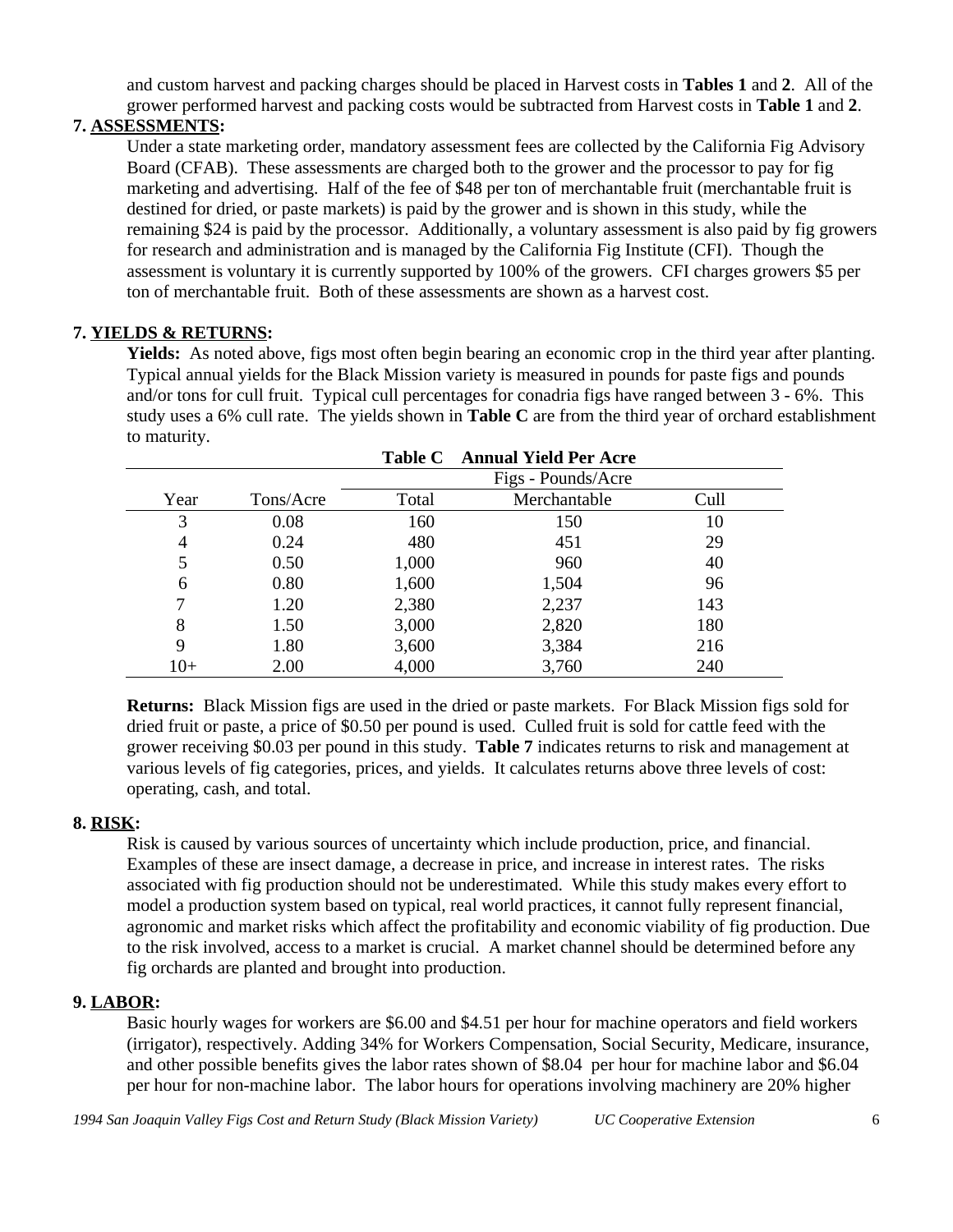than the machine hours to account for extra labor involved in equipment set-up, moving, maintenance and repair. Wages for managers are not included as a cash cost. Any returns above total costs are considered returns to investment.

### **10. CASH OVERHEAD:**

Cash overhead consists of various cash expenses paid out during the year that are assigned to the whole farm and not to a particular operation. These costs include property taxes, interest on operating capital, office expense, liability and property insurance, sanitation services, leaf analysis, and investment repairs.

**Property Tax:** Counties charge a base property tax rate of 1% on the assessed value of the property. In some counties special assessment districts exist and charge additional taxes on property including equipment, buildings, and improvements. County taxes are calculated as 1% of the average value of the property for this study. Average value equals new cost plus salvage value divided by 2 on a per acre basis.

**Interest On Operating Capital:** Interest on operating capital is based on cash operating costs and is calculated monthly until harvest at a nominal rate of 7.89% per year. A nominal interest rate is the going market cost of borrowed funds.

**Office Expense:** Office and business expenses are estimated at \$100 per acre. These expenses include office supplies, telephones, bookkeeping, accounting, legal fees, road maintenance, etc.

**Insurance:** Insurance for farm investments vary depending on the assets covered and the amount of coverage. Property insurance provides coverage for property loss and is charged at 0.713% of the average value of the assets over their useful life. Liability insurance covers accidents on the farm and costs \$615 for the entire farm or \$1.23 per acre.

**Sanitation Services:** Sanitation services provide portable toilets for the orchard and cost the farm \$970 annually. The cost for this includes delivery and servicing of field toilets.

**Leaf Analysis:** Analysis for nutrients needed for proper tree growth and fruit development is performed on leaf petiole samples. A cost of \$4.50 per acre covers this service. Many fertilization program are based in part on leaf analysis. Cash overhead costs are found in **Tables 1**, **2**, **3**, **4**, and **5**.

### **11. NON-CASH OVERHEAD:**

Non-cash overhead is comprised of depreciation and interest charged on equipment and other investments. Most of the equipment inventory in typical fig orchards in the San Joaquin Valley is purchased both new and used. This study shows current purchase price for new equipment adjusted to 60% of new value to indicate a mix of new and used equipment. Annual equipment and investments costs are shown in **Tables 1**, **2**, and **5**. They represent depreciation and opportunity cost for each investment on an annual per acre basis.

**Depreciation:** Depreciation is a reduction in market value of investments due to wear, obsolescence, and age, and is on a straight line basis. Annual depreciation is calculated as purchase price minus salvage value divided by years the investment is held. The purchase price and years of life are shown in **Table 5**.

*1994 San Joaquin Valley Figs Cost and Return Study (Black Mission Variety) UC Cooperative Extension* 7 **Opportunity Costs:** Interest is charged on investments to account for income foregone (opportunity cost) that could be received from an alternative investment. The investments are assumed to be owned outright. Therefore, interest on investments is a non-cash cost. Investments include land, orchard,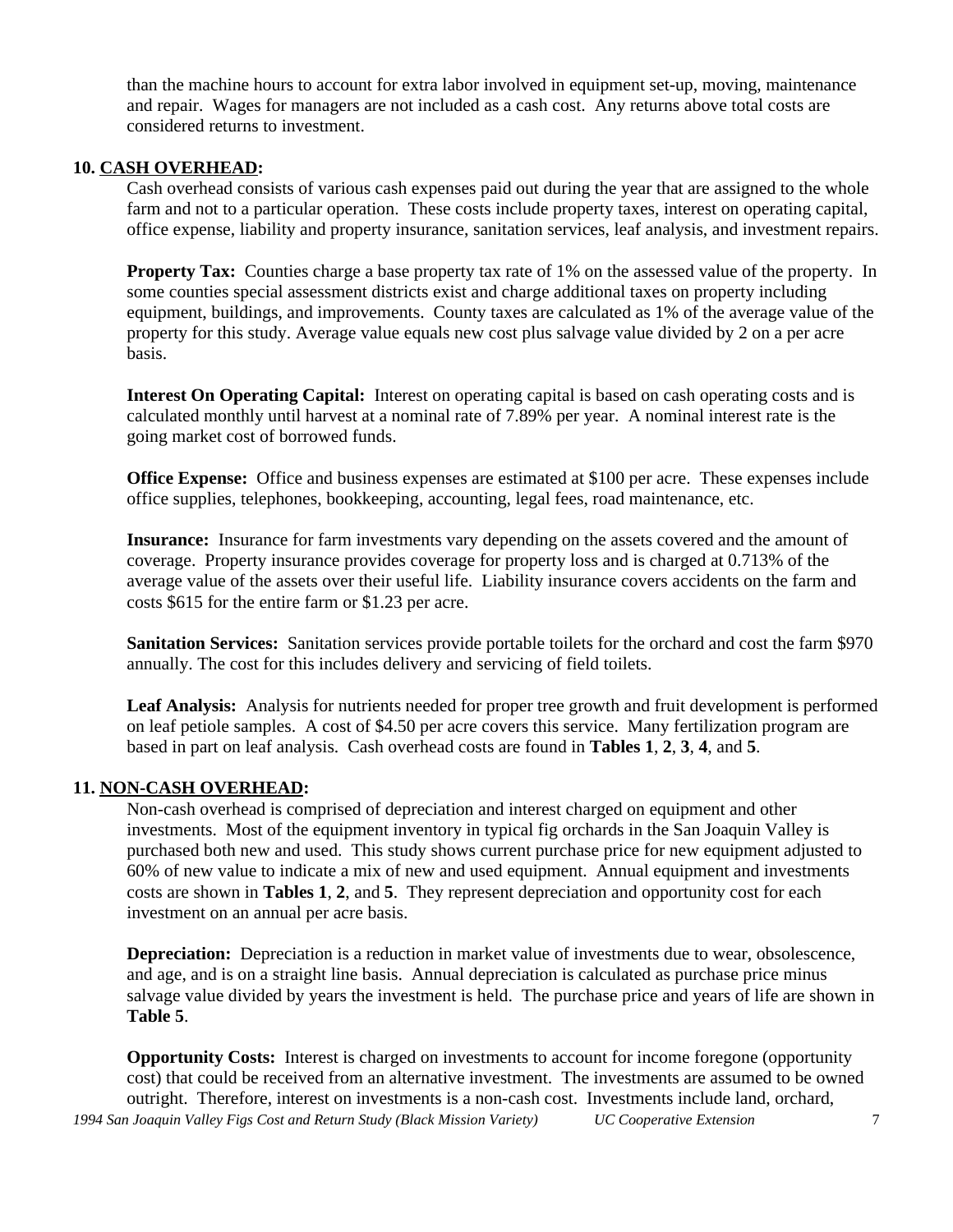buildings, and equipment. Interest is calculated as the average value of the investment during its useful life, multiplied by 3.72% per year. Average value for equipment and buildings equals new cost plus salvage value divided by 2 on a per acre basis. The average value for land is equal to the purchase price because land does not depreciate. Real interest rates are used on long term assets to show current costs.

### **12. EQUIPMENT CASH COSTS:**

Equipment costs are composed of three parts; non-cash overhead, cash overhead, and operating costs. Both of the overhead factors have been discussed in previous sections. The operating costs consist of fuel, lubrication, and repairs.

In allocating the equipment costs on a per acre basis, the following hourly charges are calculated first and shown in **Table 6**. Repair costs are based on purchase price, annual hours of use, total hours of life, and repair coefficients formulated by the American Society of Agricultural Engineers (ASAE). Fuel and lubrication costs are also determined by ASAE equations based on maximum PTO hp, and type of fuel used. The fuel and repair cost per acre for each operation in **Table 2** is determined by multiplying the total hourly operating cost in **Table 6** for each piece of equipment used for the cultural practice by the number of hours per acre for that operation. Tractor time is 10% higher than implement time for a given operation to account for setup time. Prices for on-farm delivery of diesel and gasoline are \$0.85 and \$1.17 per gallon, respectively.

### **13. ACKNOWLEDGMENT:**

Appreciation is expressed to the California Fig Advisory Board, California Fig Institute, and the fig growers in the San Joaquin Valley who participated in this study. Their generously provided information and expertise helped make the production of this study possible.

### **REFERENCES:**

- 1. American Society of Agricultural Engineers. 1992. American Society of Agricultural Engineers Standards Yearbook. St. Joseph, MI.
- 2. Boelje, Michael D., and Vernon R. Eidman. 1984. Farm Management. John Wiley and Sons. New York, NY
- 3. Obenauf, Gary, Marvin Gerdts, George Leavitt, and Julian Crane. 1978. Commercial Dried Fig Production In California. Leaflet 21051. UC DANR. Oakland CA.
- 4. Statewide IPM Project. 1990. UC Pest Management Guidelines, Fig. *In*, UC IPM pest management guidelines. Pub. 3339. UC DANR. Oakland, CA.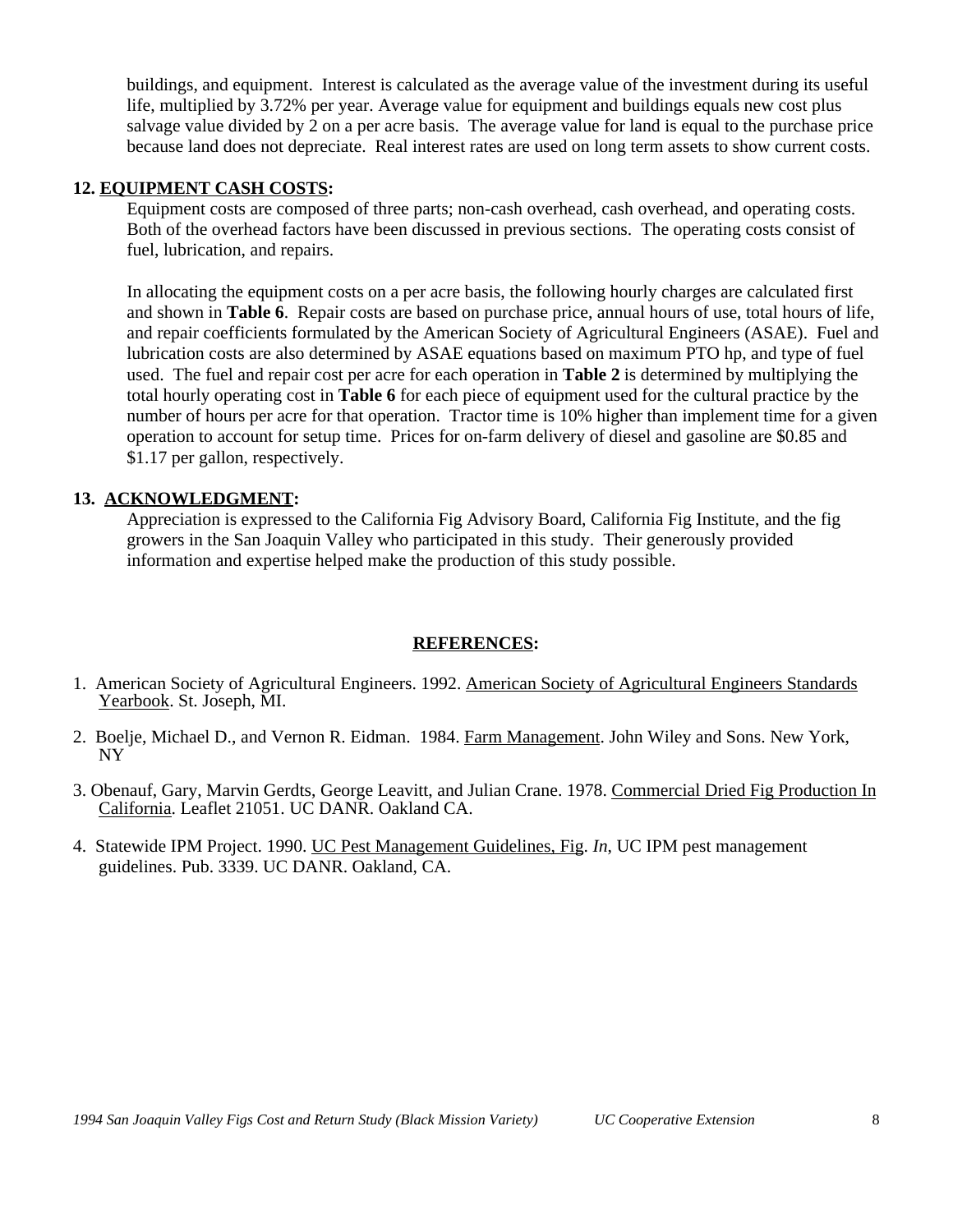### Table 1. SAMPLE COSTS PER ACRE TO ESTABLISH A FIG ORCHARD SAN JOAQUIN VALLEY - 1994 BLACK MISSION VARIETY

| Labor Rate: \$8.04/hr. machine labor | Trees Per Acre: 155            |          |               |       |              |  |  |  |  |
|--------------------------------------|--------------------------------|----------|---------------|-------|--------------|--|--|--|--|
| \$6.04/hr. non-machine labor         | Long Term Interest Rate: 3.72% |          |               |       |              |  |  |  |  |
|                                      |                                |          | Cost Per Acre |       |              |  |  |  |  |
| Year                                 | lst                            | 2nd      | 3rd           | 4th   | 5th          |  |  |  |  |
| Yield: Field Run - Pounds Per Acre   | $\Omega$                       | $\Omega$ | 160           | 480   | 1,000        |  |  |  |  |
| Planting Costs:                      |                                |          |               |       |              |  |  |  |  |
| Deep Rip - Custom                    | \$300                          |          |               |       |              |  |  |  |  |
| Disc                                 | \$4                            |          |               |       |              |  |  |  |  |
| Float                                | \$4                            |          |               |       |              |  |  |  |  |
| Trees: 155 Per Acre @ \$2.50         | \$388                          | \$40     |               |       |              |  |  |  |  |
| Mark, Stake, Dig Holes & Plant -     | \$78                           |          |               |       |              |  |  |  |  |
| Contract                             |                                |          |               |       |              |  |  |  |  |
| Replants: 10% in 2nd Year            |                                | \$8      |               |       |              |  |  |  |  |
| TOTAL PLANTING COSTS                 | \$773                          | \$48     | \$0\$         | \$0   | \$0          |  |  |  |  |
| Cultural Costs:                      |                                |          |               |       |              |  |  |  |  |
| Prune & Train                        | \$46                           | \$38     | \$57          | \$76  | 85           |  |  |  |  |
| Remove Brush                         | \$7                            | 7        | 7             | 7     | 7            |  |  |  |  |
| Apply Fertilizer - Nitrogen          | \$10                           | 18       | 25            | 32    | 40           |  |  |  |  |
| Irrigate                             | \$35                           | 71       | 141           | 159   | 212          |  |  |  |  |
| Pest Control - Rodents               | \$6                            | 6        | 6             | 6     | 6            |  |  |  |  |
| Weed Control - Disc Row Middles      | \$13                           | 13       | 3             | 3     | $\mathbf{3}$ |  |  |  |  |
| Smooth & Level Orchard Floor         |                                |          | \$6           | 3     | $\mathbf{3}$ |  |  |  |  |
| Weed Control - Hand Hoe and Remove   | \$12                           | 12       | 12            | 12    | 12           |  |  |  |  |
| Suckers                              |                                |          |               |       |              |  |  |  |  |
| Weed Control - Spray Middles 2X      | \$9                            | 9        | 29            | 29    | 29           |  |  |  |  |
| Weed Control - Strip Spray           | \$51                           | 51       | 64            | 64    | 64           |  |  |  |  |
| Residual                             |                                |          |               |       |              |  |  |  |  |
| Pickup Truck Use                     | \$7                            | 7        | 7             | 7     | 7            |  |  |  |  |
| TOTAL CULTURAL COSTS                 | \$197                          | \$232    | \$359         | \$400 | \$469        |  |  |  |  |
| Harvest Costs:                       |                                |          |               |       |              |  |  |  |  |
| Hand Knock Fruit                     |                                |          | \$3           | \$4   | \$5          |  |  |  |  |
| Windrow Fruit                        |                                |          | 20            | 27    | 34           |  |  |  |  |
| Pickup Fruit                         |                                |          | 42            | 59    | 84           |  |  |  |  |
| Haul To Shed                         |                                |          | 2             | 5     | 10           |  |  |  |  |
| Sort Figs                            |                                |          | 10            | 29    | 60           |  |  |  |  |
| Marketing Order Assessment Fee       |                                |          | 2             | 6     | 12           |  |  |  |  |
| Research & Administration            |                                |          | $\mathbf{1}$  | 1     | 3            |  |  |  |  |
| Assessment Fee                       |                                |          |               |       |              |  |  |  |  |
| TOTAL HARVEST COSTS                  | \$0                            | \$0      | \$79          | \$131 | \$208        |  |  |  |  |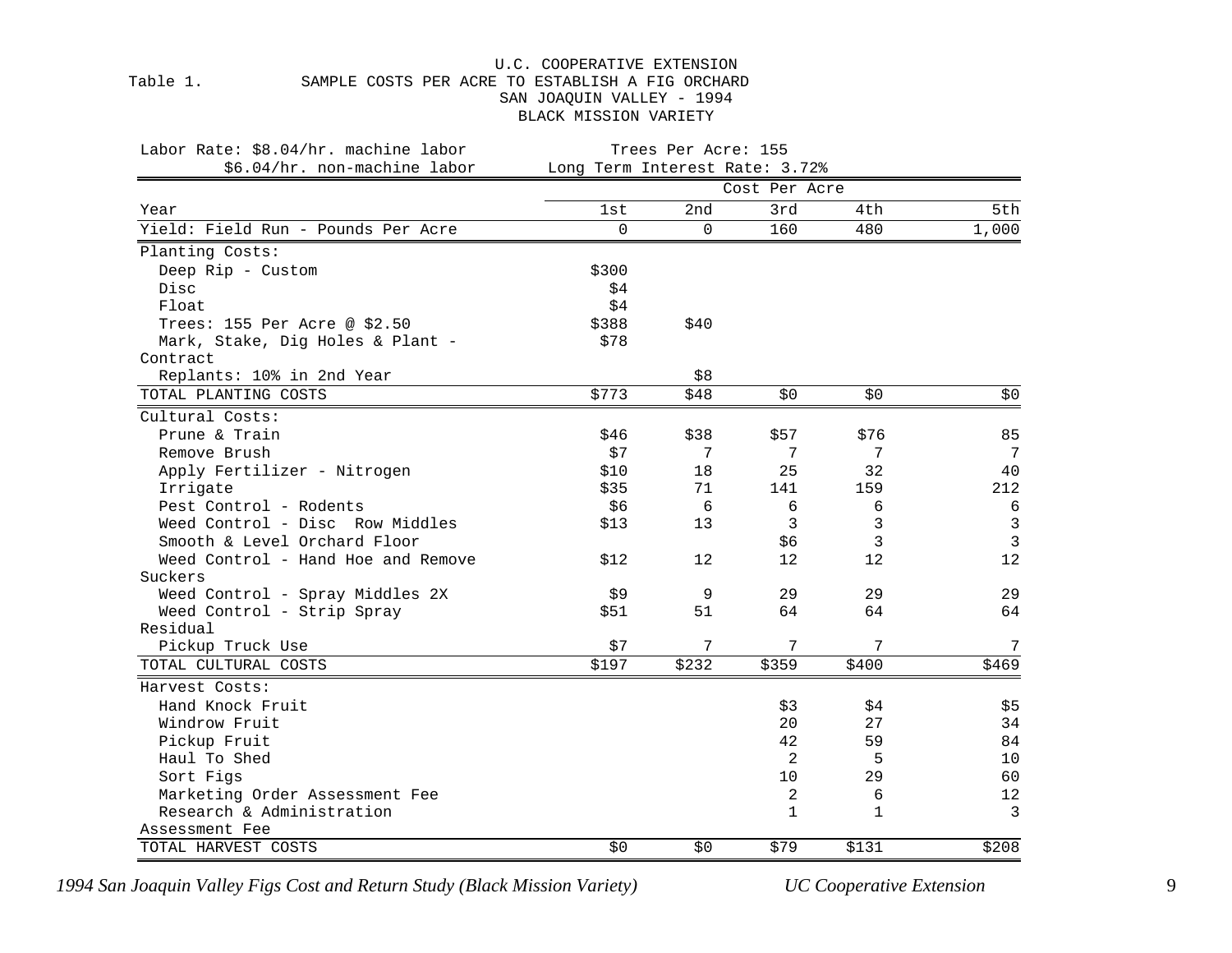#### U.C. COOPERATIVE EXTENSION Table 1. continued

|                                     |             |              | Cost Per Acre |              |                |
|-------------------------------------|-------------|--------------|---------------|--------------|----------------|
| Year                                | 1st         | 2nd          | 3rd           | 4th          | 5th            |
| Yield: Field Run - Pounds Per Acre  | $\mathbf 0$ | $\mathbf 0$  | 160           | 480          | 1,000          |
| Interest On Operating Capital@7.89% | \$22        | \$2          | \$5           | \$6          | \$7            |
| Cash Overhead Costs:                |             |              |               |              |                |
| Office Expense                      | \$101       | \$101        | \$101         | \$101        | \$101          |
| Sanitation Fees                     | \$2         | 2            | 2             | 2            | $\overline{c}$ |
| Leaf Analysis                       | \$5         | 5            | 5             | 5            | 5              |
| Liability Insurance                 | \$1         | 1            | $\mathbf{1}$  | 1            | $\mathbf{1}$   |
| Property Taxes                      | \$17        | 17           | 17            | 17           | 17             |
| Property Insurance                  | \$12        | 12           | 12            | 12           | 12             |
| Investment Repairs                  | \$3         | 3            | 3             | 3            | $\mathbf{3}$   |
| TOTAL CASH OVERHEAD COSTS           | \$141       | \$141        | \$141         | \$141        | \$141          |
| TOTAL CASH COSTS                    | \$1,133     | \$423        | \$583         | \$678        | \$825          |
| INCOME FROM PRODUCTION              | \$0         | \$0          | \$80          | \$240        | \$500          |
| NET CASH COSTS FOR THE YEAR         | \$1,133     | \$423        | \$503         | \$438        | \$325          |
| ACCUMULATED NET CASH COSTS          | \$1,133     | \$1,556      | \$2,059       | \$2,497      | \$2,822        |
| Depreciation:                       |             |              |               |              |                |
| Shop Building                       | \$3         | \$3          | \$3           | \$3          | \$3            |
| Packing Shed                        | \$23        | 23           | 23            | 23           | 23             |
| Drip Irrigation System              | \$9         | 9            | 9             | 9            | 9              |
| Shop Tools                          | \$1         | 1            | 1             | 1            | $\mathbf 1$    |
| Fuel Tanks & Pumps                  | \$1         | $\mathbf{1}$ | $\mathbf{1}$  | $\mathbf{1}$ | $\mathbf{1}$   |
| Equipment                           | \$13        | 11           | 26            | 32           | 37             |
| TOTAL DEPRECIATION                  | \$50        | \$48         | \$62          | \$68         | \$74           |
| Interest On Investment @ 3.72%      |             |              |               |              |                |
| Shop Building                       | \$2         | \$2          | \$2           | \$2          | \$2            |
| Packing Shed                        | \$10        | 10           | 10            | 10           | 10             |
| Shop Tools                          | \$1         | $\mathbf 1$  | 1             | 1            | 1              |
| Drip Irrigation System              | \$4         | 4            | 4             | 4            | 4              |
| Fuel Tanks & Pumps                  | \$1         | 1            | 1             | 1            | $\mathbf{1}$   |
| Land @ \$1500/Acre                  | \$45        | 45           | 45            | 45           | 45             |
| Equipment                           | \$3         | 3            | 6             | 8            | $\overline{9}$ |
| TOTAL INTEREST ON INVESTMENT        | \$66        | \$65         | \$68          | \$70         | \$71           |
| TOTAL COST FOR THE YEAR             | \$1,249     | \$535        | \$714         | \$816        | \$969          |
| INCOME FROM PRODUCTION              | \$0         | \$0          | \$80          | \$240        | \$500          |
| TOTAL NET COST FOR THE YEAR         | \$1,249     | \$535        | \$0           | \$0          | \$0            |
| TOTAL ACCUMULATED NET COST          | \$1,249     | \$1,784      | \$2,418       | \$2,994      | \$3,463        |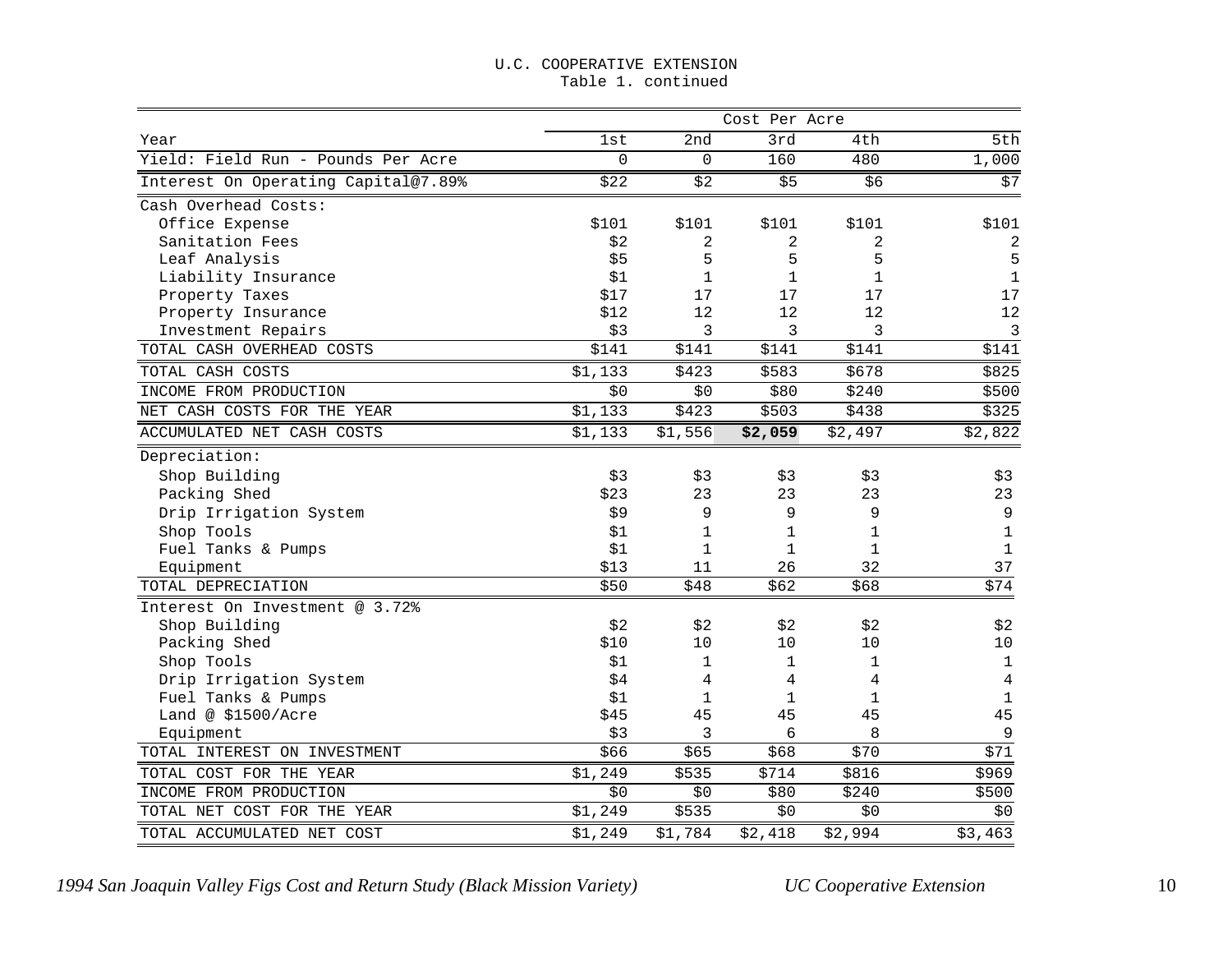### U.C. COOPERATIVE EXTENSION Table 2. Table 2. COSTS PER ACRE TO PRODUCE FIGS SAN JOAQUIN VALLEY - 1994 BLACK MISSION VARIETY Labor Rate: \$8.04/hr.machine labor Interest Rate: 7.89 % Yield per Acre: 4,000 Lb

\$6.04/hr.non-machine labor

|                                      |              | Cash and Labor Costs per Acre        |        |       |        |      |  |  |
|--------------------------------------|--------------|--------------------------------------|--------|-------|--------|------|--|--|
|                                      |              | Time Labor Fuel/Lube Materia Custom/ | ı      |       | Total  | Your |  |  |
| Operation<br>(Hrs/A)                 |              | Cost & Repairs                       | Cost   | Rent  | Cost   | Cost |  |  |
| Cultural:                            |              |                                      |        |       |        |      |  |  |
| Weed Control - Strip Spray<br>0.25   | 2.37         | 1.66                                 | 60.12  | 0.00  | 64.16  |      |  |  |
| 9.60<br>Irrigate                     | 57.98        | 0.00                                 | 153.84 | 0.00  | 211.82 |      |  |  |
| Prune And Train<br>14.00             | 84.56        | 0.00                                 | 0.00   | 0.00  | 84.56  |      |  |  |
| Clear Brush<br>0.14                  | 2.76         | 1.67                                 | 0.00   | 0.00  | 4.42   |      |  |  |
| Fertilize - Nitrogen<br>0.16         | 1.54         | 0.88                                 | 36.90  | 0.00  | 39.32  |      |  |  |
| Weed Control - Disc Middles<br>0.20  | 1.93         | 1.41                                 | 0.00   | 0.00  | 3.34   |      |  |  |
| Smooth & Level Orchard Floor<br>0.33 | 3.22         | 2.33                                 | 0.00   | 0.00  | 5.54   |      |  |  |
| Hand Hoe And Remove Suckers<br>2.00  | 12.08        | 0.00                                 | 0.00   | 0.00  | 12.08  |      |  |  |
| Weed Control - Spray Middles<br>0.15 | 1.48         | 0.38                                 | 27.32  | 0.00  | 29.18  |      |  |  |
| Pest Control - Rodents<br>0.05       | 0.48         | 0.12                                 | 5.80   | 0.00  | 6.41   |      |  |  |
| Pickup Truck Use<br>0.57             | 5.50         | 3.69                                 | 0.00   | 0.00  | 9.19   |      |  |  |
| TOTAL CULTURAL COSTS                 | 27.46 173.91 | 12.13                                | 283.99 | 0.00  | 470.03 |      |  |  |
| Harvest:                             |              |                                      |        |       |        |      |  |  |
| Hand Knock Trees<br>1.02             | 6.16         | 0.00                                 | 0.00   | 0.00  | 6.16   |      |  |  |
| Windrow Fruit<br>0.38                | 14.48        | 16.72                                | 0.00   | 0.00  | 31.20  |      |  |  |
| Pick Up Fruit<br>1.28                | 22.43        | 44.22                                | 0.00   | 24.00 | 90.65  |      |  |  |
| Haul To Shed<br>0.00                 | 0.00         | 0.00                                 | 0.00   | 40.00 | 40.00  |      |  |  |
| Sort Figs<br>0.00                    | 0.00         | 0.00                                 | 240.00 | 0.00  | 240.00 |      |  |  |
| 2.67<br>TOTAL HARVEST COSTS          | 43.07        | 60.94                                | 240.00 | 64.00 | 408.01 |      |  |  |
| Assessments:                         |              |                                      |        |       |        |      |  |  |
| Marketing Order<br>0.00              | 0.00         | 0.00                                 | 48.00  | 0.00  | 48.00  |      |  |  |
| Research & Administration<br>0.00    | 0.00         | 0.00                                 | 10.00  | 0.00  | 10.00  |      |  |  |
| 0.00<br>TOTAL ASSESSMENT COSTS       | 0.00         | 0.00                                 | 58.00  | 0.00  | 58.00  |      |  |  |
| Interest onOperating Capital@7.89%   |              |                                      |        |       | 9.01   |      |  |  |
| TOTAL OPERATING COSTS/ACRE           | 216.98       | 73.07                                | 581.99 | 64.00 | 945.05 |      |  |  |
| TOTAL OPERATING COSTS/LB             |              |                                      |        |       | 0.25   |      |  |  |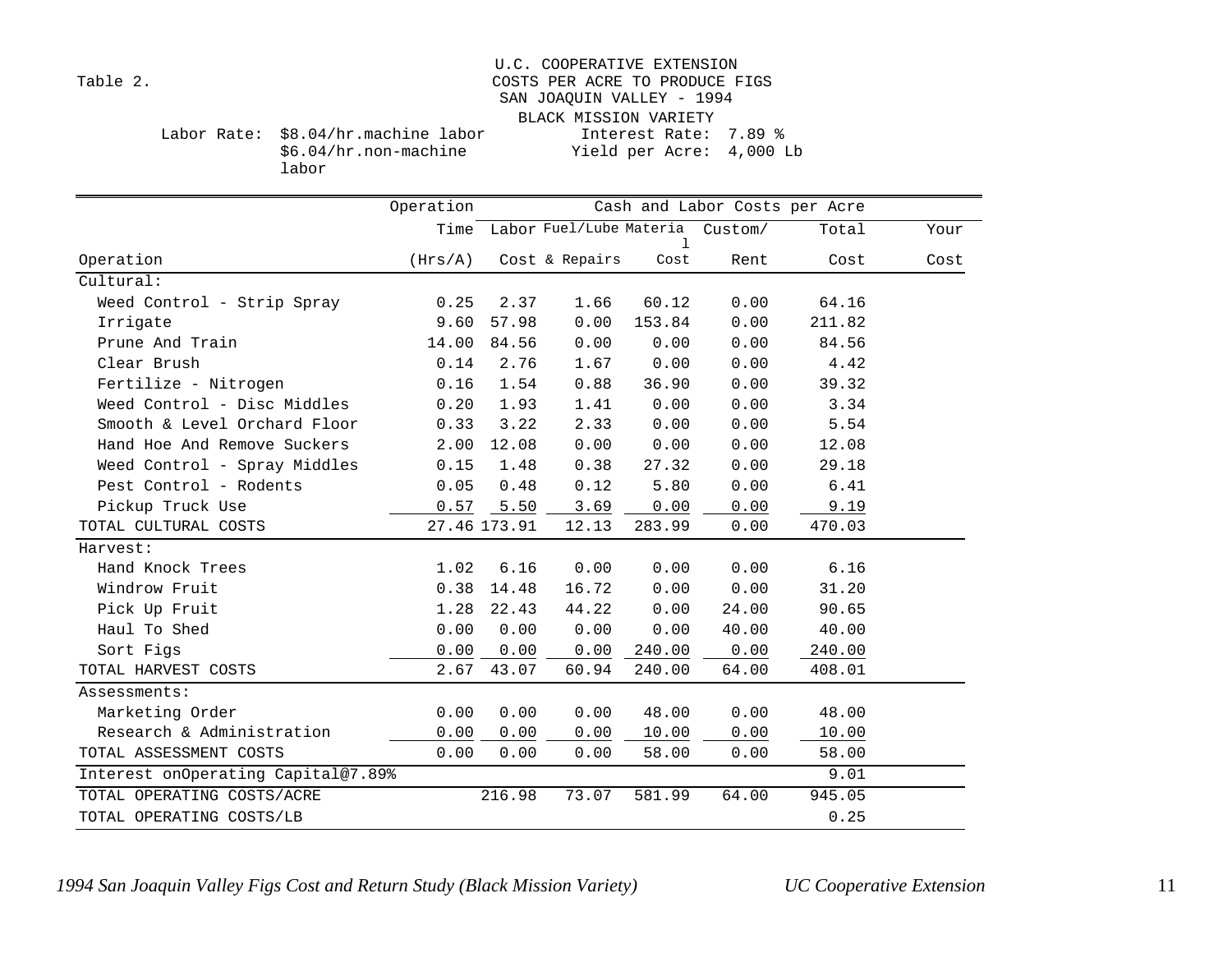#### U.C. COOPERATIVE EXTENSION BLACK MISSION VARIETY Table 2. continued

| CASH OVERHEAD:                |           |              |                  |                |  |
|-------------------------------|-----------|--------------|------------------|----------------|--|
| Office Expense                |           |              |                  | 101.01         |  |
| Leaf Analysis                 |           |              |                  | 4.55           |  |
| Sanitation Fees               |           |              |                  | 1.96           |  |
| Liability Insurance           |           |              |                  | 1.24           |  |
| Property Taxes                |           |              |                  | 30.45          |  |
| Property Insurance            |           |              |                  | 21.71          |  |
| Investment Repairs            |           |              |                  |                |  |
| TOTAL CASH OVERHEAD COSTS     |           |              |                  | 3.11<br>164.02 |  |
| TOTAL CASH COSTS/ACRE         |           |              |                  | 1,109.07       |  |
| TOTAL CASH COSTS/LB           |           |              |                  | 0.29           |  |
| NON-CASH OVERHEAD:            |           |              |                  |                |  |
|                               | Per       | Annual Cost  |                  |                |  |
|                               | producing |              |                  |                |  |
| Investment                    | Acre      | Depreciation | Interest @ 3.72% |                |  |
| Land                          | 1,212.12  |              | 45.09            | 45.09          |  |
| Packing Shed                  | 505.05    | 22.73        | 10.33            | 33.06          |  |
| Drip Irrigation System        | 202.83    | 9.13         | 4.15             | 13.28          |  |
| Buildings                     | 76.99     | 2.77         | 1.58             | 4.35           |  |
| Shop Tools                    | 22.89     | 1.37         | 0.47             | 1.84           |  |
| Fuel Tanks & Pumps            | 12.84     | 0.58         | 0.26             | 0.84           |  |
| Orchard Establishment         | 2,059.00  | 37.06        | 42.13            | 79.19          |  |
| Equipment                     | 452.20    | 39.17        | 9.25             | 48.42          |  |
| TOTAL NON-CASH OVERHEAD COSTS | 4,543.92  | 112.81       | 113.26           | 226.07         |  |
| TOTAL COSTS/ACRE              |           |              |                  | 1,335.14       |  |
| TOTAL COSTS/LB                |           |              |                  | 0.36           |  |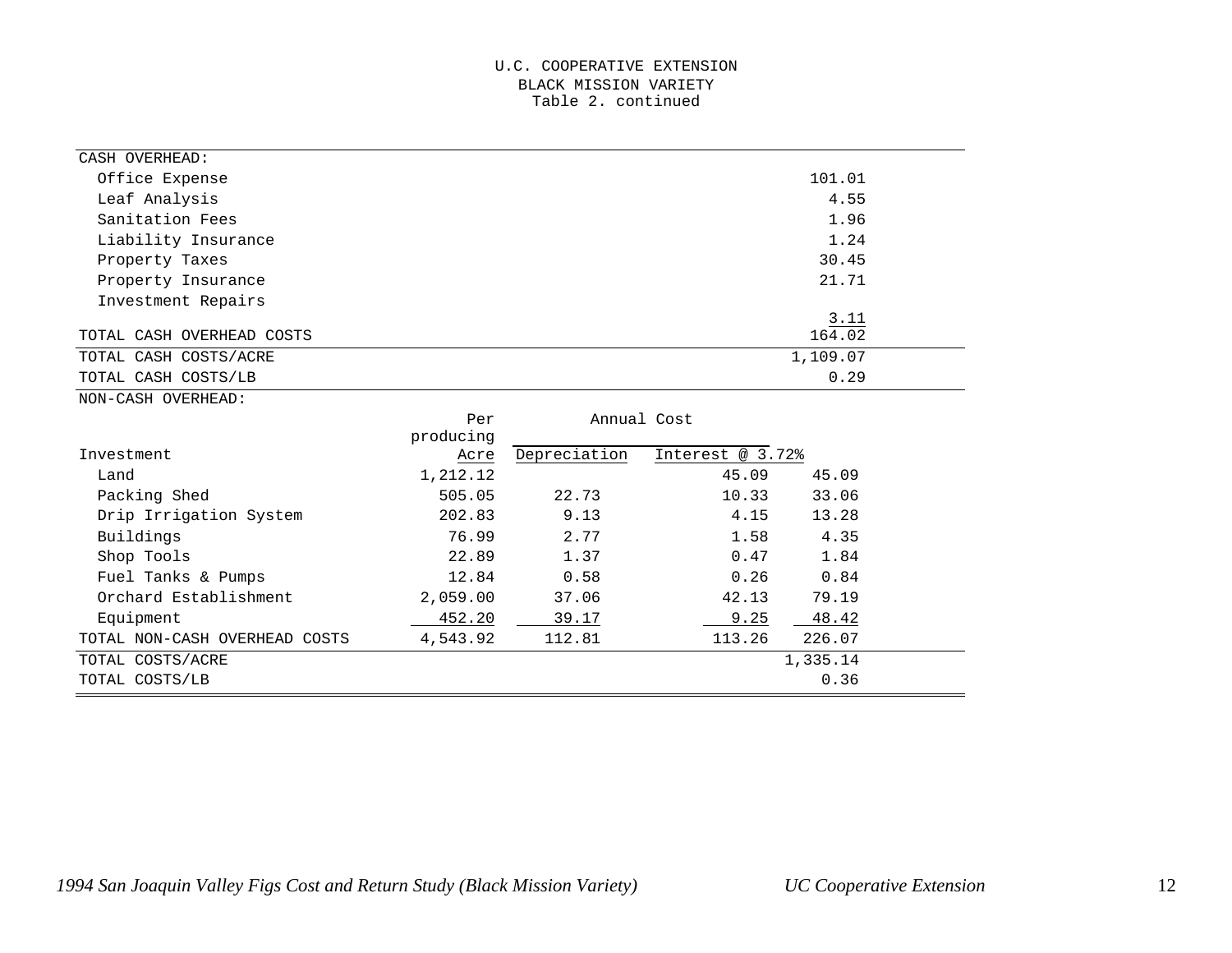|                                      |                                            |      | U.C. COOPERATIVE EXTENSION                     |           |      |
|--------------------------------------|--------------------------------------------|------|------------------------------------------------|-----------|------|
| Table 3.                             | COSTS AND RETURNS PER ACRE TO PRODUCE FIGS |      |                                                |           |      |
| Labor Rate: \$8.04/hr. machine labor | SAN JOAQUIN VALLEY - 1994                  |      | BLACK MISSION VARIETY<br>Interest Rate: 7.89 % |           |      |
| \$6.04/hr. non-machine labor         |                                            |      | Yield per Acre: 4,000 Lb                       |           |      |
|                                      |                                            |      | Price or                                       | Value or  | Your |
|                                      | Quantity/Acre                              | Unit | Cost/Unit                                      | Cost/Acre | Cost |
| <b>GROSS RETURNS</b>                 |                                            |      |                                                |           |      |
| Paste Figs                           | 3,760.00                                   | Lb   | 0.44                                           | 1,654.40  |      |
| Cull Figs                            | 240.00                                     | Lb   | 0.03                                           | 7.20      |      |
| TOTAL GROSS RETURNS FOR FIGS         |                                            |      |                                                | 1,661.60  |      |
| OPERATING COSTS                      |                                            |      |                                                |           |      |
| Herbicide:                           |                                            |      |                                                |           |      |
| Surflan 4 AS                         | 1.25                                       | Qt   | 22.76                                          | 28.45     |      |
| Goal 1.6E                            | 1.25                                       | Qt   | 25.34                                          | 31.67     |      |
| Roundup                              | 2.00                                       | 0t   | 13.66                                          | 27.32     |      |
| Irrigation:                          |                                            |      |                                                |           |      |
| Water - Pumped                       | 24.00                                      | AcIn | 6.41                                           | 153.84    |      |
| Fertilizer:                          |                                            |      |                                                |           |      |
| Ammonium Nitrate                     | 100.00                                     | Lb N | 0.37                                           | 36.90     |      |
| Rent:                                |                                            |      |                                                |           |      |
| Bin Rental                           | 24.00                                      | Bin  | 1.00                                           | 24.00     |      |
| Contract:                            |                                            |      |                                                |           |      |
| Haul Figs                            | 4,000.00                                   | Lb   | 0.01                                           | 40.00     |      |
| Harvest Labor:                       |                                            |      |                                                |           |      |
| Sort Figs                            | 4,000.00                                   | Lb   | 0.06                                           | 240.00    |      |
| Assessments:                         |                                            |      |                                                |           |      |
| Marketing                            | 2.00                                       | Ton  | 24.00                                          | 48.00     |      |
| Research & Administration            | 2.00                                       | Ton  | 5.00                                           | 10.00     |      |
| Rodenticide: Rodent Bait             | 2.00                                       | Lb   | 2.90                                           | 5.80      |      |
| Labor (machine)                      | 6.54                                       | Hrs  | 8.04                                           | 52.57     |      |
| Labor (non-machine)                  | 27.22                                      | Hrs  | 6.04                                           | 164.41    |      |
| $Fuel - Gas$                         | 6.27                                       | Gal  | 1.17                                           | 7.33      |      |
| Fuel - Diesel                        | 22.20                                      | Gal  | 0.85                                           | 18.87     |      |
| Lube                                 |                                            |      |                                                | 3.93      |      |
| Machinery repair                     |                                            |      |                                                | 42.93     |      |
| Interest on Operating Capital@7.89%  |                                            |      |                                                | 9.01      |      |
| TOTAL OPERATING COSTS/ACRE           |                                            |      |                                                | 945.05    |      |
| TOTAL OPERATING COSTS/LB             |                                            |      |                                                | 0.25      |      |
| NET RETURNS ABOVE OPERATING COSTS    |                                            |      |                                                | 716.55    |      |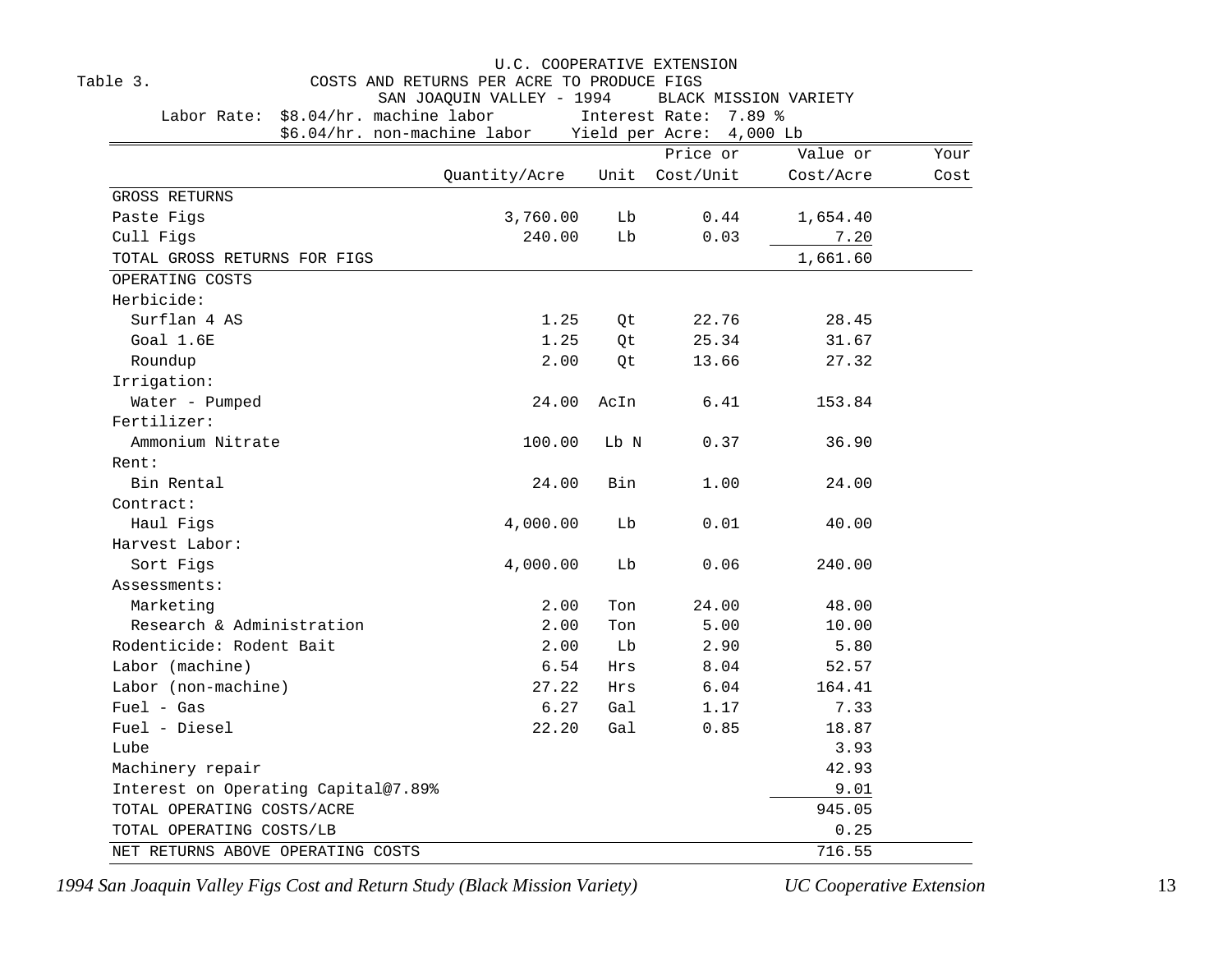#### U.C. COOPERATIVE EXTENSION BLACK MISSION VARIETY Table 3. continued

| CASH OVERHEAD COSTS:           |          |
|--------------------------------|----------|
| Office Expense                 | 101.01   |
| Leaf Analysis                  | 4.55     |
| Sanitation Fees                | 1.96     |
| Liability Insurance            | 1.24     |
| Property Taxes                 | 30.45    |
| Property Insurance             | 21.71    |
| Investment Repairs             | 3.11     |
| TOTAL CASH OVERHEAD COSTS/ACRE | 164.02   |
| TOTAL CASH COSTS/ACRE          | 1,109.07 |
| TOTAL CASH COSTS/LB            | 0.29     |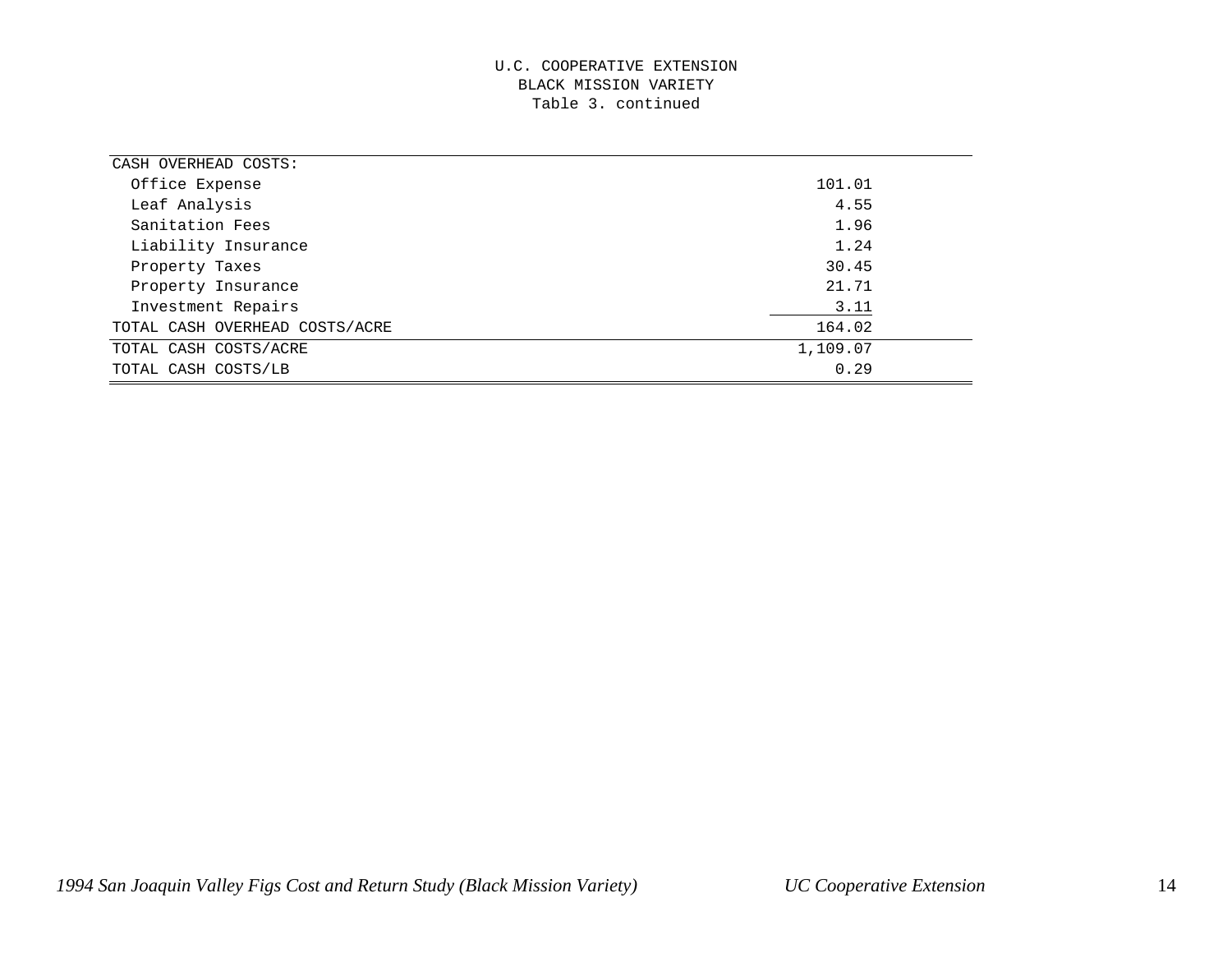|                               |       |                           |            |            | U.C. COOPERATIVE EXTENSION   |                   |                    |                                             |                   |                    |              |      |               |
|-------------------------------|-------|---------------------------|------------|------------|------------------------------|-------------------|--------------------|---------------------------------------------|-------------------|--------------------|--------------|------|---------------|
| Table 4.                      |       |                           |            |            |                              |                   |                    | MONTHLY CASH COSTS PER ACRE TO PRODUCE FIGS |                   |                    |              |      |               |
|                               |       | SAN JOAQUIN VALLEY - 1994 |            |            |                              |                   |                    | BLACK MISSION VARIETY                       |                   |                    |              |      |               |
| Beginning OCT 93              | OCT   | <b>NOV</b>                | <b>DEC</b> | <b>JAN</b> | FEB                          | <b>MAR</b>        | APR                | MAY                                         | <b>JUN</b>        | JUL                | <b>AUG</b>   | SEP  | TOTAL         |
| Ending<br>SEP 94              | 93    | 93                        | 93         | 94         | 94                           | 94                | 94                 | 94                                          | 94                | 94                 | 94           | 94   |               |
| Cultural:                     |       |                           |            |            |                              |                   |                    |                                             |                   |                    |              |      |               |
| Weed Control - Strip Spray    | 64.16 |                           |            |            |                              |                   |                    |                                             |                   |                    |              |      | 64.16         |
| Irrigate                      |       |                           |            | 35.30      | 35.30 35.30                  |                   |                    |                                             | 35.30 35.30 35.30 |                    |              |      | 211.82        |
| Prune And Train               |       |                           |            | 42.28      | 42.28                        |                   |                    |                                             |                   |                    |              |      | 84.56         |
| Clear Brush                   |       |                           |            |            | 4.42                         |                   |                    |                                             |                   |                    |              |      | 4.42          |
| Fertilize - Nitrogen          |       |                           |            |            |                              | 39.32             |                    |                                             |                   |                    |              |      | 39.32         |
| Weed Control - Disc Middles   |       |                           |            |            |                              | 3.34              |                    |                                             |                   |                    |              |      | 3.34          |
| Smooth & Level Orchard        |       |                           |            |            |                              | 5.54              |                    |                                             |                   |                    |              |      | 5.54          |
| Hand Hoe And Remove Suckers   |       |                           |            |            |                              |                   | 6.04               | 6.04                                        |                   |                    |              |      | 12.08         |
| Weed Control - Spray          |       |                           |            |            |                              |                   | 14.59              |                                             | 14.59             |                    |              |      | 29.18         |
| Pest Control - Rodents        |       |                           |            |            |                              |                   |                    | 6.41                                        |                   |                    |              |      | 6.41          |
| Pickup Truck Use              |       |                           |            |            |                              |                   |                    | 0.84                                        |                   |                    |              |      |               |
| TOTAL CULTURAL COSTS          | 64.99 | 0.84                      |            |            | 0.84 78.42 82.84 84.34 21.47 |                   |                    |                                             | 48.59 50.73 36.14 |                    | 0.84         |      | 470.03        |
| Harvest:                      |       |                           |            |            |                              |                   |                    |                                             |                   |                    |              |      |               |
| Hand Knock Trees              |       |                           |            |            |                              |                   | 2.05               |                                             | 2.05              |                    | 2.05         |      | 6.16          |
| Windrow Fruit                 |       |                           |            |            |                              |                   | 10.40              |                                             | 10.40             |                    | 10.40        |      | 31.20         |
| Pick Up Fruit                 |       |                           |            |            |                              |                   | 30.22              |                                             | 30.22             |                    | 30.22        |      | 90.65         |
| Haul To Shed                  |       |                           |            |            |                              |                   | 13.20              |                                             | 20.00             |                    | 6.80         |      | 40.00         |
| Sort Figs                     |       |                           |            |            |                              |                   |                    |                                             |                   |                    | 40.80        |      | 240.00        |
| TOTAL HARVEST COSTS           |       |                           |            |            |                              |                   | 135.0              |                                             | 182.6             |                    | 90.27        |      | 408.01        |
| Assessments:                  |       |                           |            |            |                              |                   |                    |                                             |                   |                    |              |      |               |
| Marketing Order               |       |                           |            |            |                              |                   | 15.84              |                                             | 24.00             |                    | 8.16         |      | 48.00         |
| Research & Administration     |       |                           |            |            |                              |                   |                    |                                             |                   |                    |              |      | 10.00         |
| TOTAL ASSESSMENT COSTS        |       |                           |            |            |                              |                   | 19.14              |                                             | 29.00             |                    | 9.86         |      | 58.00         |
| Interest on Operating Capital | 0.43  | 0.43                      | 0.44       | 0.95       | 1.50                         | $2.\overline{05}$ | 3.21               |                                             |                   |                    |              |      | 9.01          |
| TOTAL OPERATING COSTS/ACRE    | 65.42 | 1.27                      | 1.27       | 79.37      | 84.34                        | 86.40178.8        |                    |                                             | 48.59 262.4       |                    | 36.14 100.97 |      | 945.05        |
| TOTAL OPERATING COSTS/LB      | 0.02  | 0.00                      | 0.00       | 0.02       | 0.02                         | 0.02              | 0.05               | 0.01                                        | 0.07              | 0.01               | 0.03         |      | 0.25          |
| OVERHEAD:                     |       |                           |            |            |                              |                   |                    |                                             |                   |                    |              |      |               |
| Office Expense                | 8.42  | 8.42                      | 8.42       | 8.42       | 8.42                         | 8.42              | 8.42               | 8.42                                        | 8.42              | 8.42               | 8.42         | 8.42 | 101.01        |
| Leaf Analysis                 |       |                           |            |            |                              |                   |                    |                                             |                   | 4.55               |              |      | 4.55          |
| Sanitation Fees               | 0.18  | 0.18                      | 0.18       | 0.18       | 0.18                         | 0.18              | 0.18               | 0.18                                        | 0.18              | 0.18               | 0.18         |      | 1.96          |
| Liability Insurance           |       |                           |            | 1.24       |                              |                   |                    |                                             |                   |                    |              |      | 1.24          |
| Property Taxes                |       |                           |            |            | 15.22                        |                   |                    |                                             |                   | 15.22              |              |      | 30.45         |
| Property Insurance            |       |                           |            | 21.71      |                              |                   |                    |                                             |                   |                    |              |      | 21.71         |
| Investment Repairs            |       |                           |            |            |                              |                   |                    | 0.26                                        |                   |                    |              |      |               |
| TOTAL CASH OVERHEAD COSTS     | 8.85  | 8.85                      |            |            | 8.85 31.81 24.08             | 8.85              | 8.85               | 8.85                                        |                   | 8.85 28.62         | 8.85         | 8.68 | 164.02        |
| TOTAL CASH COSTS/ACRE         | 74.27 | 10.12                     |            |            | 10.13 111.1 108.42           |                   | 95.25 187.74 57.44 |                                             |                   | 271.2 64.76 109.82 |              |      | 8.68 1,109.07 |
| TOTAL CASH COSTS/LB           | 0.02  | 0.00                      |            |            | $0.00 \t 0.03 \t 0.03$       | 0.03              | 0.05               | 0.02                                        |                   | $0.07$ 0.02        | 0.03         | 0.00 | 0.29          |
|                               |       |                           |            |            |                              |                   |                    |                                             |                   |                    |              |      |               |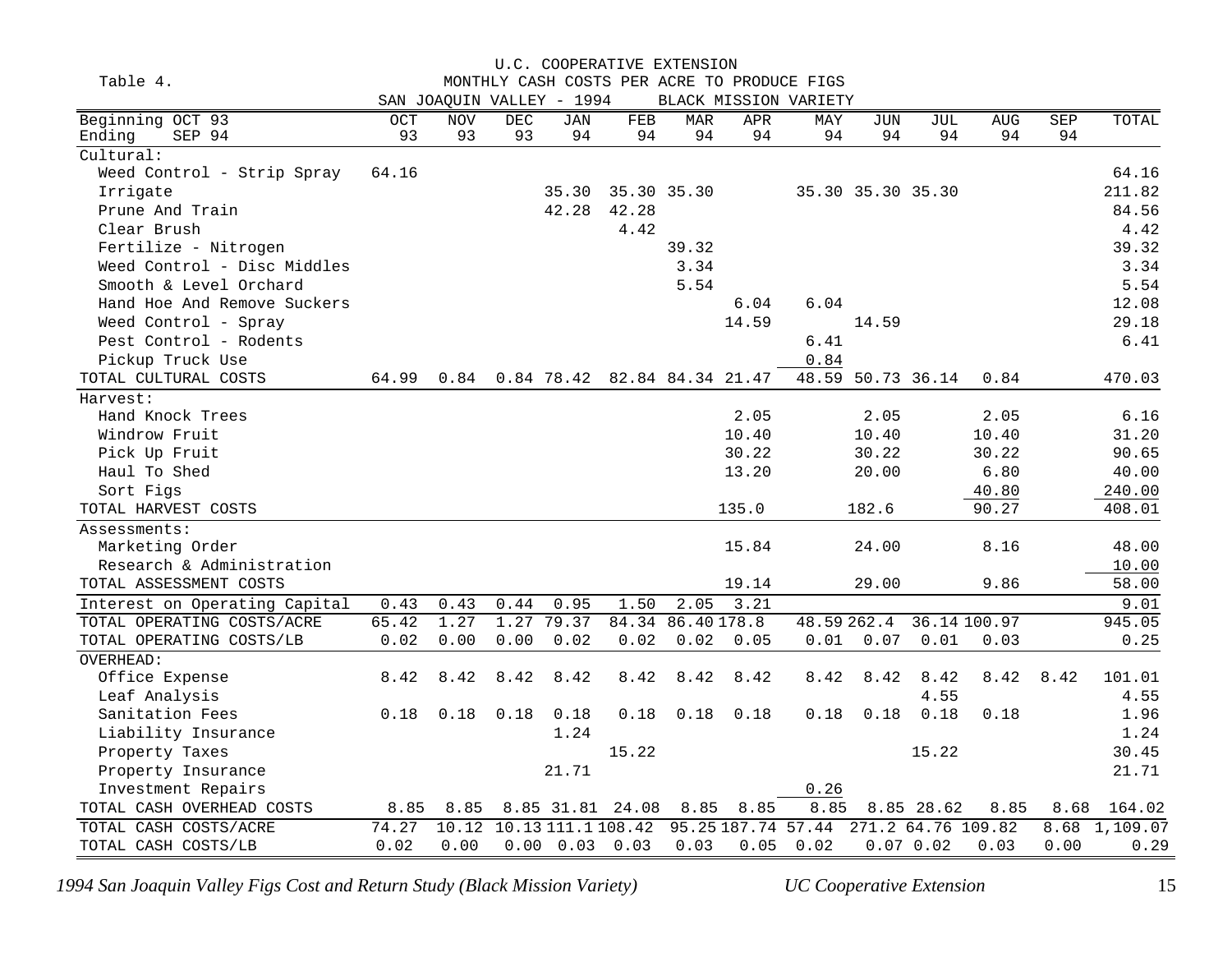#### Table 5. WHOLE FARM ANNUAL EQUIPMENT, INVESTMENT, AND BUSINESS OVERHEAD COSTS

SAN JOAQUIN VALLEY - 1994

BLACK MISSION VARIETY

#### ANNUAL EQUIPMENT COSTS

|       |                                            |         |          | Non-Cash Overhead |          | Cash Overhead |          |            |
|-------|--------------------------------------------|---------|----------|-------------------|----------|---------------|----------|------------|
| Yr    | Description                                | Price   | Yrs Life | Depreciation      | Interest | Insurance     | Taxes    | Total      |
| 94    | 62 HP 2WD Tractor                          | 25,492  | 15       | 1,529.53          | 521.56   | 99.97         | 140.21   | 2,291.27   |
| 94    | 62 HP 2WD Tractor                          | 25,492  | 15       | 1,529.53          | 521.56   | 99.97         | 140.21   | 2,291.27   |
| 94    | ATV 4WD & Sprayer                          | 7,430   | 10       | 668.70            | 152.02   | 29.14         | 40.86    | 890.72     |
| 94    | Bin Trailer                                | 979     | 15       | 58.73             | 20.03    | 3.84          | 5.38     | 87.98      |
| 94    | Bin Trailer                                | 979     | 15       | 58.73             | 20.03    | 3.84          | 5.38     | 87.98      |
| 94    | Bin Trailer                                | 979     | 15       | 58.73             | 20.03    | 3.84          | 5.38     | 87.98      |
| 94    | Bin Trailer                                | 979     | 15       | 58.73             | 20.03    | 3.84          | 5.38     | 87.98      |
| 94    | Bin Trailer                                | 979     | 15       | 58.73             | 20.03    | 3.84          | 5.38     | 87.98      |
| 94    | Bin Trailer                                | 979     | 15       | 58.73             | 20.03    | 3.84          | 5.38     | 87.98      |
| 94    | Brush Rake & Loader                        | 6,000   | 25       | 216.00            | 122.76   | 23.53         | 33.00    | 395.29     |
| 94    | Brush Rake & Loader                        | 6,000   | 25       | 216.00            | 122.76   | 23.53         | 33.00    | 395.29     |
| 94    | Disc - Tandem 14'                          | 7,274   | 10       | 654.70            | 148.82   | 28.52         | 40.01    | 872.05     |
| 94    | Forklift - 4 Ton                           | 11,261  | 10       | 1,013.50          | 230.40   | 44.16         | 61.94    | 1,350.00   |
| 94    | Forklift - 4 Ton                           | 11,261  | 10       | 1,013.50          | 230.40   | 44.16         | 61.94    | 1,350.00   |
| 94    | Orchard Leveler                            | 13,889  | 15       | 833.33            | 284.17   | 54.47         | 76.39    | 1,248.36   |
| 94    | Harvester - SP $1$                         | 61,133  | 10       | 5,502.00          | 1,250.78 | 239.73        | 336.23   | 7,328.74   |
| 94    | Harvester - SP $1$                         | 61,133  | 10       | 5,502.00          | 1,250.78 | 239.73        | 336.23   | 7,328.74   |
| 94    | Harvester - SP $1$                         | 61,133  | 10       | 5,502.00          | 1,250.78 | 239.73        | 336.23   | 7,328.74   |
| 94    | Pickup Truck -1/2 Ton                      | 17,160  | 7        | 2,206.29          | 351.09   | 67.29         | 94.38    | 2,719.05   |
| 94    | Spinner Spreader-3 Pt                      | 878     | 20       | 39.50             | 17.97    | 3.44          | 4.83     | 65.74      |
| 94    | Sweeper - $SP^{-1}$                        | 28,743  | 10       | 2,586.90          | 588.08   | 112.71        | 158.09   | 3,445.78   |
| 94    | Sweeper - $SP1$                            | 28,743  | 10       | 2,586.90          | 588.08   | 112.71        | 158.09   | 3,445.78   |
| 94    | Sweeper - $SP^{-1}$                        | 28,743  | 10       | 2,586.90          | 588.08   | 112.71        | 158.09   | 3,445.78   |
| 94    | Weed Sprayer -100 Gal                      | 3,550   | 10       | 319.50            | 72.63    | 13.92         | 19.52    | 425.57     |
| TOTAL |                                            | 411,189 |          | 34,859.16         | 8,412.90 | 1,612.46      | 2,261.53 | 47,146.05  |
|       | $\overline{\mathbf{c}}$<br>60% of New Cost | 246,713 |          | 20,915.50         | 5,047.74 | 967.48        | 1,356.92 | 28, 287.63 |

SP = self propelled

Used to reflect a mix of new and used equipment.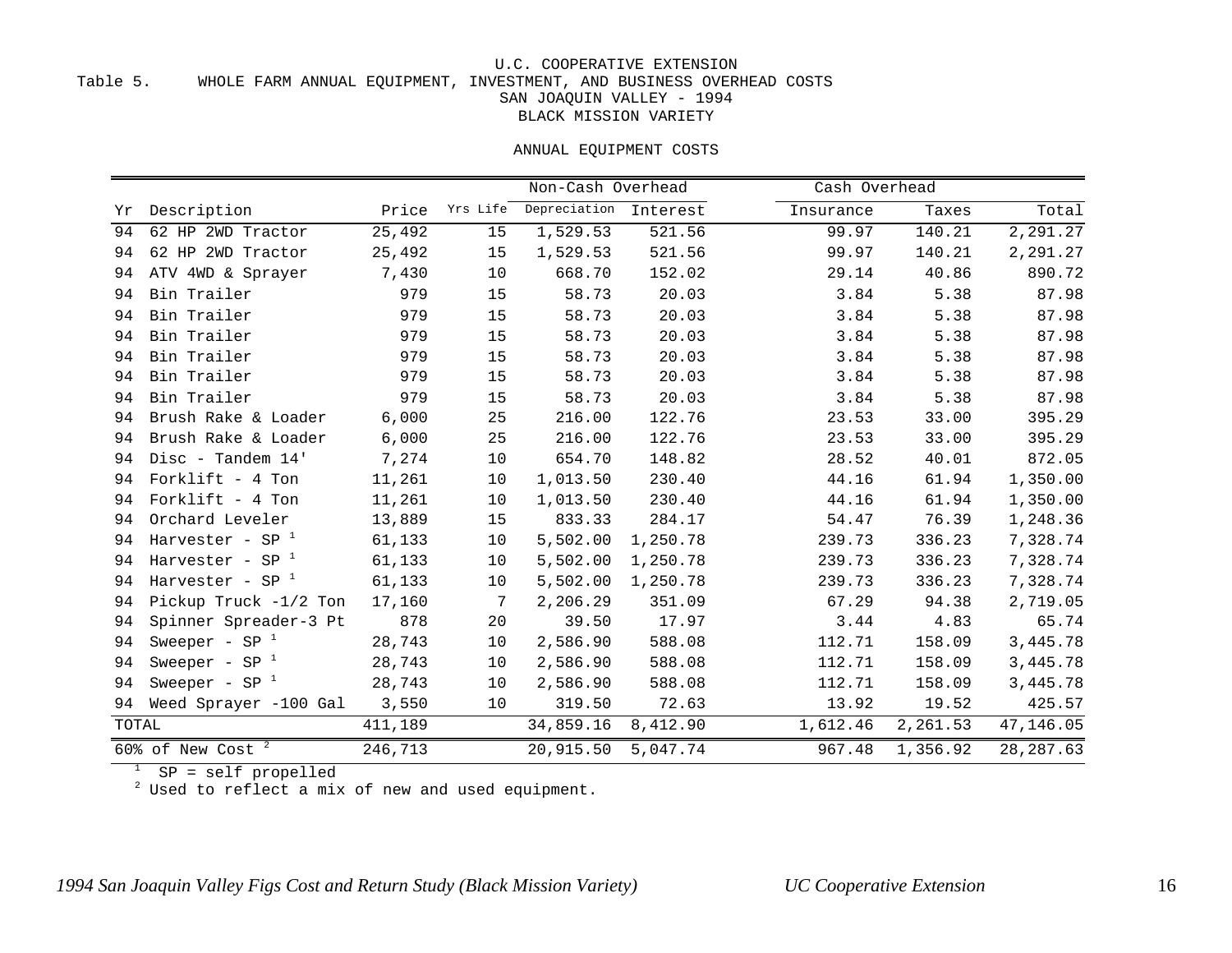#### U.C. COOPERATIVE EXTENSION BLACK MISSION VARIETY Table 5. continued

#### ANNUAL INVESTMENT COSTS

|                    |           |      | Non-Cash Overhead |             | Cash Overhead |           |          |              |
|--------------------|-----------|------|-------------------|-------------|---------------|-----------|----------|--------------|
|                    |           | Yrs  | Depre-            |             |               |           |          |              |
| Description        | Price     | Life | ciation           | Interest    | Insurance     | Taxes     | Repairs  | Total        |
| INVESTMENT         |           |      |                   |             |               |           |          |              |
| Buildings          | 38,110    | 25   | 1,371.96          | 779.73      | 149.45        | 209.61    | 152.40   | 2,663.15     |
| Drip Irrigation    | 100,400   | 20   | 4,518.00          | 2,054.18    | 393.72        | 552.20    | 150.00   | 7,668.10     |
| System             |           |      |                   |             |               |           |          |              |
| Fuel Tanks & Pumps | 6,355     | 20   | 285.95            | 130.03      | 24.92         | 34.96     | 125.00   | 600.86       |
| Land               | 600,000   | 50   |                   | 22,320.00   | 4,278.00      | 6,000.00  | 0.00     | 32,598.00    |
| Orchard            | 854,485   | 50   | 15,380.70         | 17,482.70   | 3,350.86      | 4,699.67  | 0.00     | 40,913.93    |
| Establishment      |           |      |                   |             |               |           |          |              |
| Packing Shed       | 250,000   | 20   | 11,250.00         | 5,115.00    | 980.37        | 1,375.00  | 1,000.00 | 19,720.37    |
| Shop Tools         | 11,330    | 15   | 679.80            | 231.81      | 44.43         | 62.32     | 113.00   | 1,131.36     |
| TOTAL INVESTMENT   | 1,860,680 |      | 33,486.41         | 48, 113. 45 | 9,221.75      | 12,933.76 | 1,540.40 | 105, 295. 77 |

#### ANNUAL BUSINESS OVERHEAD COSTS

|                 | Units/ |      | Price/ | Total     |
|-----------------|--------|------|--------|-----------|
| Description     | Farm   | Unit | Unit   | Cost      |
| Leaf Analysis   | 500    | Acre | 4.50   | 2,250.00  |
| Liability       | 500    | Acre | 1.23   | 615.00    |
| Insurance       |        |      |        |           |
| Office Expense  | 500    | Acre | 100.00 | 50,000.00 |
| Sanitation Fees | 500    | Acre | 1.94   | 970.00    |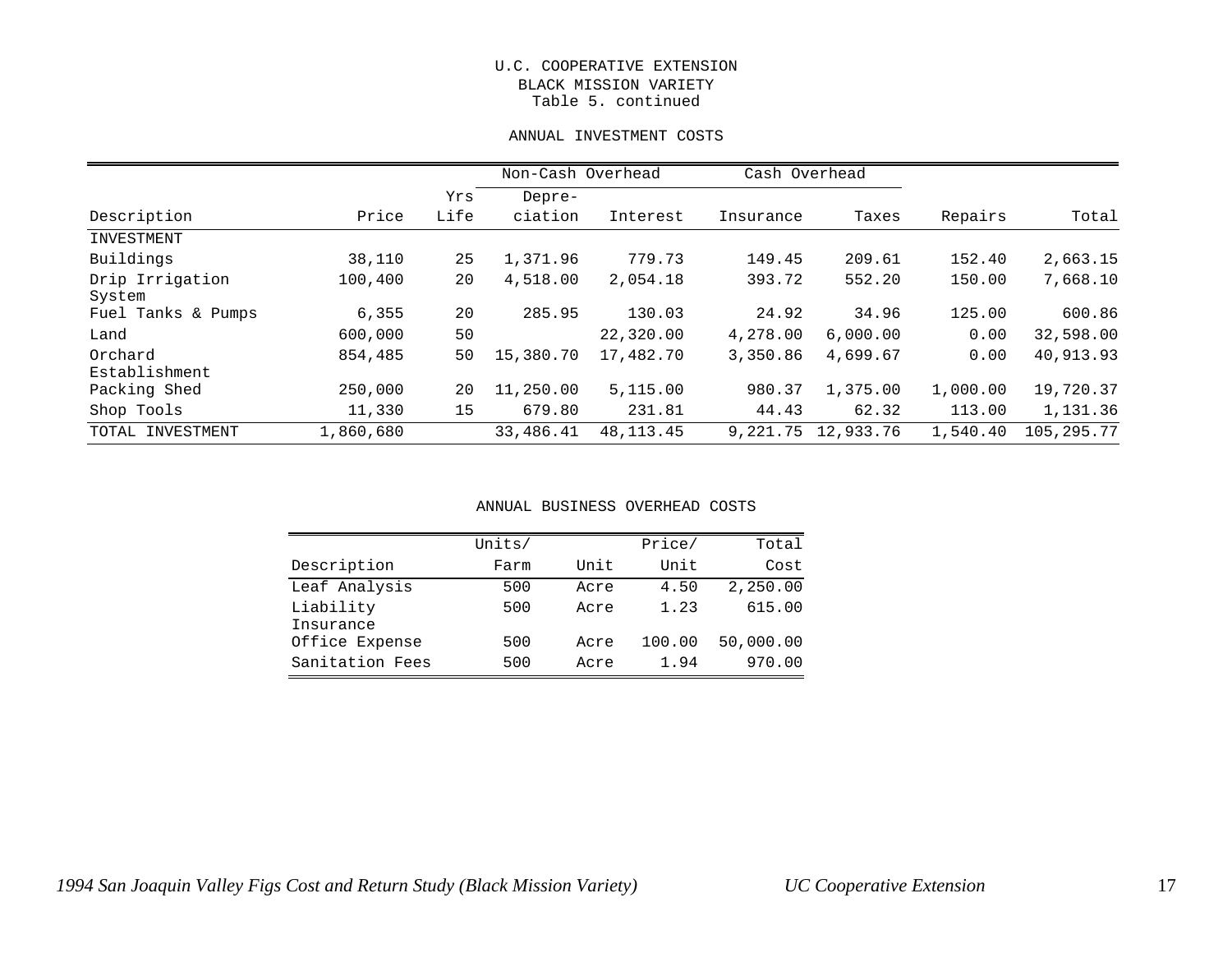#### Table 6. WHOLE FARM ANNUAL EQUIPMENT, INVESTMENT, AND BUSINESS OVERHEAD COSTS SAN JOAQUIN VALLEY - 1994 BLACK MISSION VARIETY

#### HOURLY EQUIPMENT COSTS

|    |                          |                          | COSTS PER HOUR |                  |        |           |         |        |       |           |
|----|--------------------------|--------------------------|----------------|------------------|--------|-----------|---------|--------|-------|-----------|
|    |                          | Actual Non-Cash Overhead |                | Cash Overhead    |        | Operating |         |        |       |           |
|    |                          | Hours                    | Depre          |                  | Insur- |           |         | Fuel & | Total | Total     |
| Yr | Description              | Used                     |                | ciation Interest | ance   | Taxes     | Repairs | Lube   | Oper. | Costs/Hr. |
| 94 | 62 HP 2WD Tractor        | 799.1                    | 1.15           | 0.39             | 0.08   | 0.11      | 1.53    | 2.98   | 4.51  | 6.23      |
| 94 | 62 HP 2WD Tractor        | 899.9                    | 1.02           | 0.35             | 0.07   | 0.09      | 1.53    | 2.98   | 4.51  | 6.04      |
| 94 | ATV 4WD & Sprayer        | 299.0                    | 1.34           | 0.31             | 0.06   | 0.08      | 0.89    | 1.35   | 2.24  | 4.03      |
| 94 | Bin Trailer              | 165.5                    | 0.21           | 0.07             | 0.01   | 0.02      | 0.23    | 0.00   | 0.23  | 0.55      |
| 94 | Bin Trailer              | 165.5                    | 0.21           | 0.07             | 0.01   | 0.02      | 0.23    | 0.00   | 0.23  | 0.55      |
| 94 | Bin Trailer              | 165.5                    | 0.21           | 0.07             | 0.01   | 0.02      | 0.23    | 0.00   | 0.23  | 0.55      |
| 94 | Bin Trailer              | 165.5                    | 0.21           | 0.07             | 0.01   | 0.02      | 0.23    | 0.00   | 0.23  | 0.55      |
| 94 | Bin Trailer              | 165.5                    | 0.21           | 0.07             | 0.01   | 0.02      | 0.23    | 0.00   | 0.23  | 0.55      |
| 94 | Bin Trailer              | 165.5                    | 0.21           | 0.07             | 0.01   | 0.02      | 0.23    | 0.00   | 0.23  | 0.55      |
| 94 | Brush Rake & Loader      | 99.3                     | 1.31           | 0.74             | 0.14   | 0.20      | 0.87    | 0.00   | 0.87  | 3.26      |
| 94 | Brush Rake & Loader      | 99.3                     | 1.31           | 0.74             | 0.14   | 0.20      | 0.87    | 0.00   | 0.87  | 3.26      |
| 94 | Disc - Tandem 14'        | 250.0                    | 1.57           | 0.36             | 0.07   | 0.10      | 2.09    | 0.00   | 2.09  | 4.19      |
| 94 | Forklift - 4 Ton         | 199.9                    | 3.04           | 0.69             | 0.13   | 0.19      | 3.38    | 9.42   | 12.80 | 16.85     |
| 94 | Forklift $-4$ Ton        | 199.9                    | 3.04           | 0.69             | 0.13   | 0.19      | 3.38    | 9.42   | 12.80 | 16.85     |
| 94 | Orchard Leveler          | 165.3                    | 3.02           | 1.03             | 0.20   | 0.28      | 2.02    | 0.00   | 2.02  | 6.55      |
| 94 | Harvester - SP $1$       | 199.2                    | 16.57          | 3.77             | 0.72   | 1.01      | 18.34   | 7.82   | 26.16 | 48.24     |
| 94 | Harvester - SP $1$       | 199.2                    | 16.57          | 3.77             | 0.72   | 1.01      | 18.34   | 7.82   | 26.16 | 48.24     |
| 94 | Harvester - SP $1$       | 199.2                    | 16.57          | 3.77             | 0.72   | 1.01      | 18.34   | 7.82   | 26.16 | 48.24     |
| 94 | Pickup Truck - $1/2$ Ton | 284.6                    | 4.65           | 0.74             | 0.14   | 0.20      | 3.11    | 3.36   | 6.47  | 12.21     |
| 94 | Spinner Spreader - 3 Pt  | 66.4                     | 0.36           | 0.16             | 0.03   | 0.04      | 0.53    | 0.00   | 0.53  | 1.12      |
| 94 | Sweeper - $SP^{-1}$      | 199.2                    | 7.79           | 1.77             | 0.34   | 0.48      | 8.62    | 4.89   | 13.51 | 23.89     |
| 94 | Sweeper - $SP^{-1}$      | 199.2                    | 7.79           | 1.77             | 0.34   | 0.48      | 8.62    | 4.89   | 13.51 | 23.89     |
| 94 | Sweeper - $SP^{-1}$      | 199.2                    | 7.79           | 1.77             | 0.34   | 0.48      | 8.62    | 4.89   | 13.51 | 23.89     |
| 94 | Weed Sprayer - 100 Gal   | 119.1                    | 1.61           | 0.37             | 0.07   | 0.10      | 1.78    | 0.00   | 1.78  | 3.93      |

SP = self propelled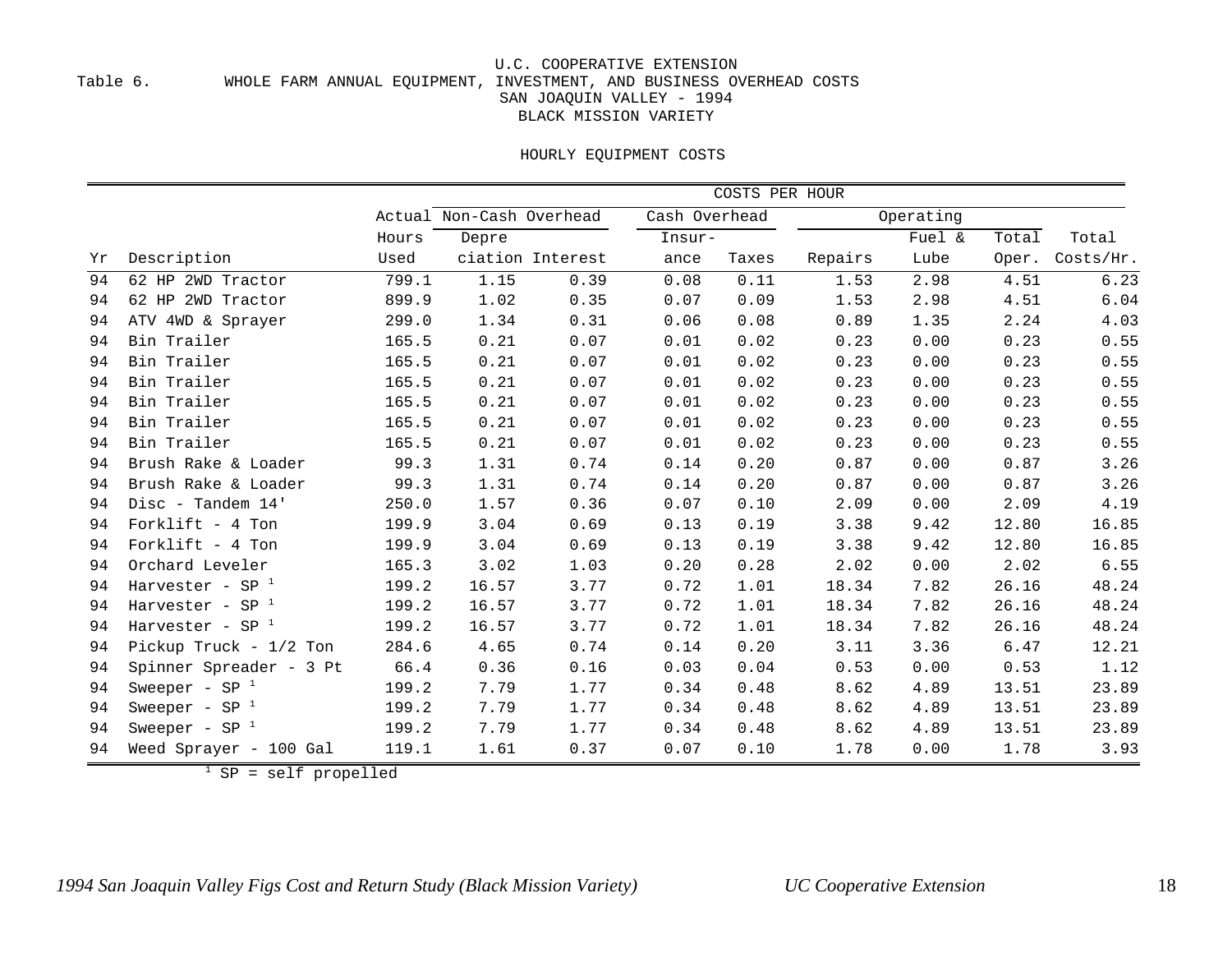#### U.C. COOPERATIVE EXTENSION Table 7. Table 7. SAN JOAQUIN VALLEY - 1994

| COSIS PER ACRE AI VARIING IIELDS |                    |      |      |      | IO PRODUCE BLACK MISSION FIGS |      |      |  |  |  |
|----------------------------------|--------------------|------|------|------|-------------------------------|------|------|--|--|--|
|                                  | YIELD<br>(LB/ACRE) |      |      |      |                               |      |      |  |  |  |
|                                  | 3500               | 4000 | 4500 | 5000 | 5500                          | 6000 | 6500 |  |  |  |
| OPERATING COSTS/ACRE:            |                    |      |      |      |                               |      |      |  |  |  |
| Cultural Cost                    | 470                | 470  | 470  | 470  | 470                           | 470  | 470  |  |  |  |
| Harvest Cost                     | 380                | 434  | 489  | 543  | 598                           | 652  | 707  |  |  |  |
| Assessment Cost                  | 58                 | 58   | 58   | 58   | 58                            | 58   | 58   |  |  |  |
| Interest on operating capital    | 9                  | 9    | 9    | 9    | 9                             | 10   | 10   |  |  |  |
| OPERATING COSTS/ACRE<br>TOTAL    | 917                | 971  | 1026 | 1081 | 1135                          | 1190 | 1245 |  |  |  |
| TOTAL OPERATING COSTS/LB         | 0.26               | 0.24 | 0.23 | 0.22 | 0.21                          | 0.20 | 0.19 |  |  |  |
| CASH OVERHEAD COSTS/ACRE         | 164                | 164  | 164  | 164  | 164                           | 164  | 164  |  |  |  |
| TOTAL CASH COSTS/ACRE            | 1081               | 1135 | 1190 | 1245 | 1299                          | 1354 | 1409 |  |  |  |
| TOTAL CASH COSTS/LB              | 0.31               | 0.28 | 0.26 | 0.25 | 0.24                          | 0.23 | 0.22 |  |  |  |
| NON-CASH OVERHEAD COSTS/ACRE     | 226                | 226  | 227  | 228  | 228                           | 229  | 229  |  |  |  |
| TOTAL COSTS/ACRE                 | 1306               | 1362 | 1417 | 1473 | 1528                          | 1583 | 1638 |  |  |  |
| TOTAL COSTS/LB                   | 0.37               | 0.34 | 0.31 | 0.29 | 0.28                          | 0.26 | 0.25 |  |  |  |

### COSTS PER ACRE AT VARYING YIELDS TO PRODUCE BLACK MISSION FIGS